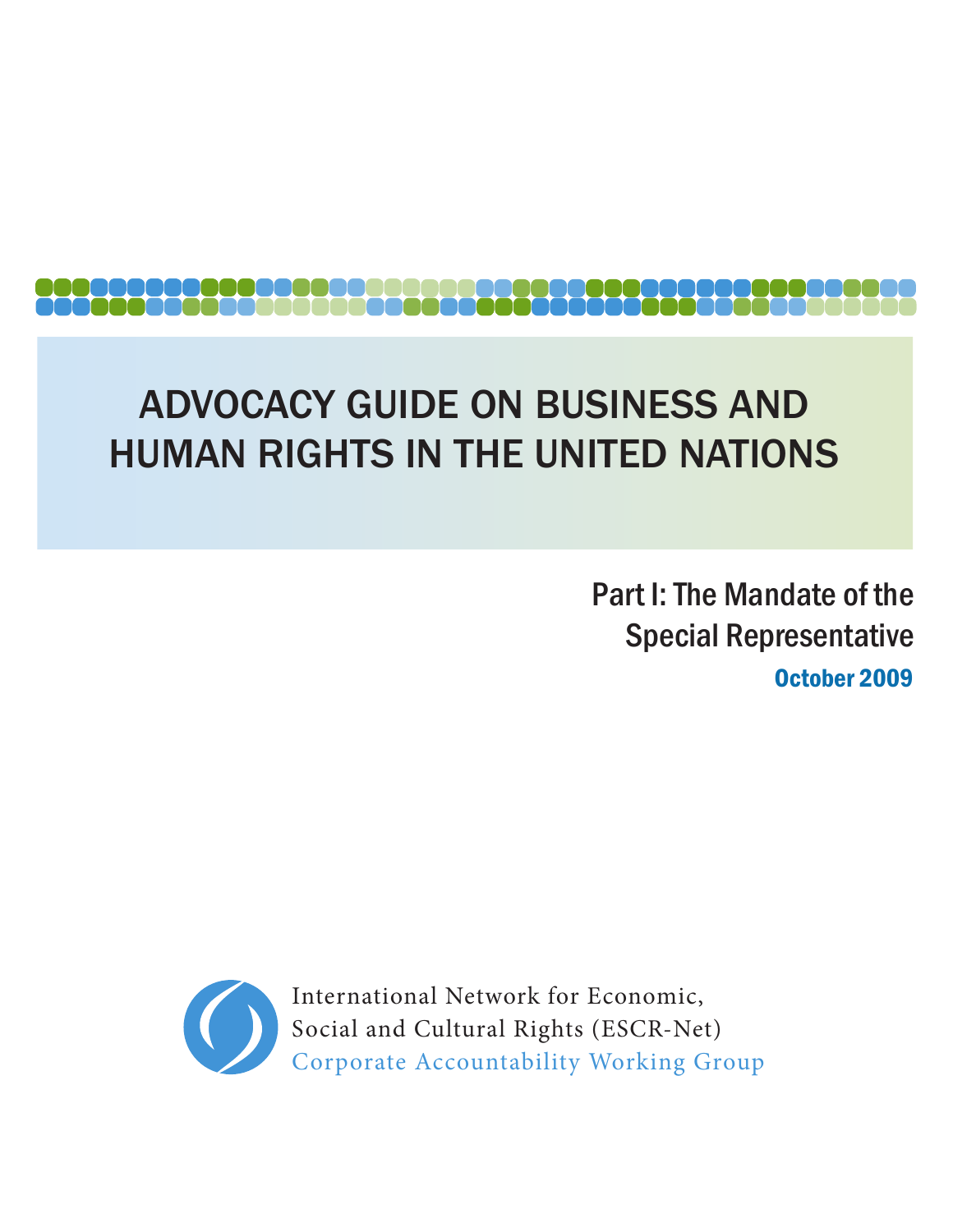#### **ACKNOWLEDGEMENTS**

This Advocacy Guide could not have been produced without the collaboration of many dedicated people. The ESCR‐Net Corporate Accountability Working Group thanks the following individuals for their contributions and input:

#### **Authors**

Nicholas Lusiani (Program Associate, ESCR‐Net) Tricia Feeney (Executive Director, Rights and Accountability in Development)

#### **Graphic Design**

Liz Ligon (Special Projects Assistant, ESCR‐Net)

#### **Supporting Interns**

Jennifer Pope (Fordham Law School)

Our utmost of thanks also to all of those who offered input into the Guide:

- Joji Cariño, Tebtebba, Philippines
- Julie Cavanaugh‐Bill, Western Shoshone Defense Project, Newe Sogobia/United States
- Maria Silvia Emanuelli, Habitat International Coalition‐América Latina, Mexico
- Mauricio Lazala, Business and Human Rights Resource Center, United Kingdom
- Carlos Lopez, International Commission of Jurists, Switzerland
- Murielle Mignot, RECI-DESC, Angola
- Lisa Misol and Aisling Reidy, Human Rights Watch, United States
- Valeria Scorza, Proyecto Derechos Económicos, Sociales y Culturales (ProDESC), Mexico
- Jacqui Zalcberg, EarthRights International, United States

Lastly, we extend our gratitude to Professor John Ruggie for engaging in constructive discussion about earlier drafts of this Guide.

\*\*\*

The analysis and views presented in this Advocacy Guide are not necessarily shared by all members of the ESCR‐ Net Corporate Accountability Working Group or ESCR‐Net, nor by those individuals or their respective organizations who partook in the process.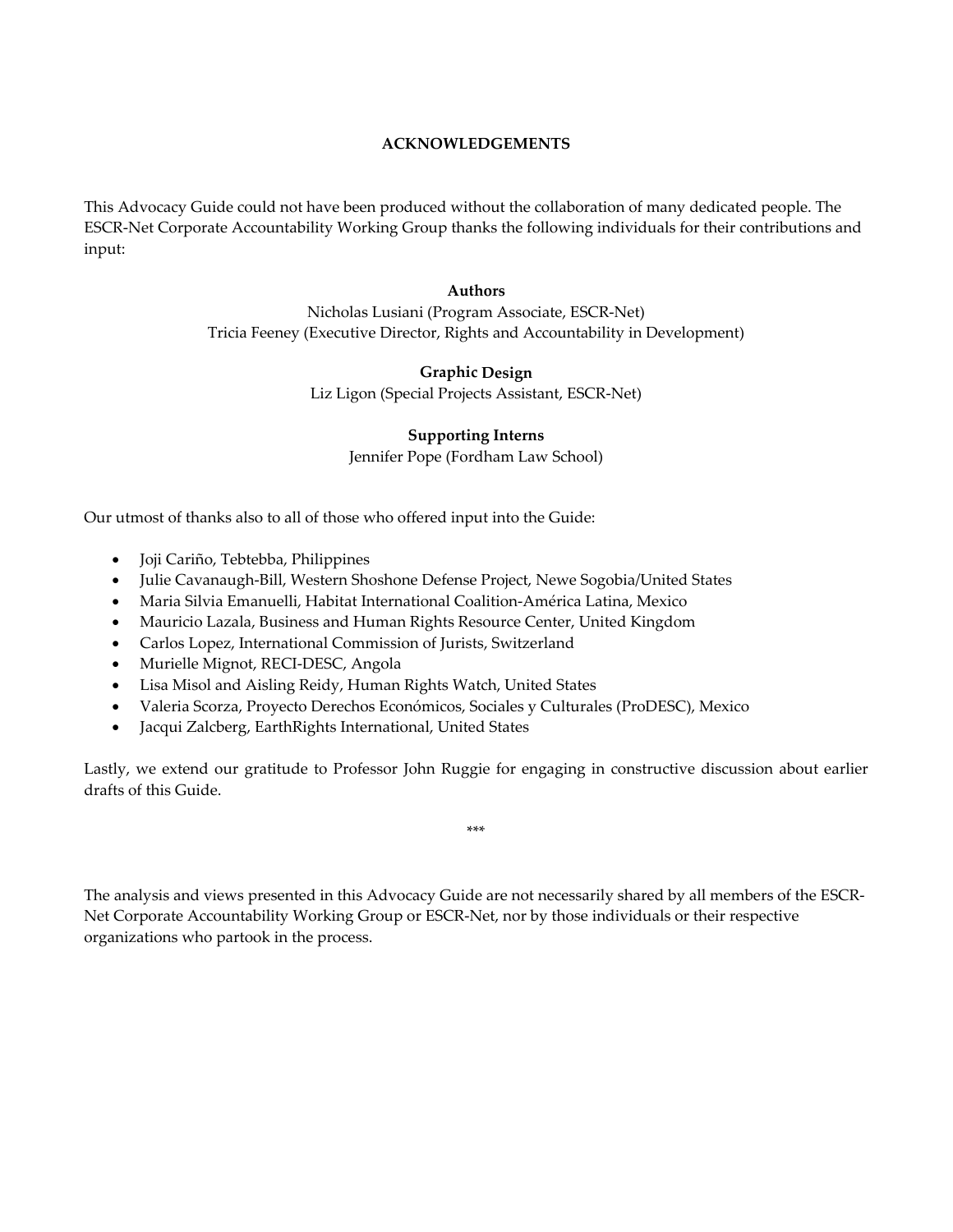ESCR-Net is a global collaborative initiative serving organizations and activists from around the world working to secure economic and social justice through human rights. Its Corporate Accountability Working Group advocates for national and international corporate accountability for human rights abuses, involving support for international human rights standards for business. Throughout, the Working Group seeks to strengthen the voice of communities and grassroots groups who are challenging company abuses of human rights by documenting and highlighting particular cases, and by facilitating broad-based participation in United Nations and other international consultations. The Working Group also seeks to build the capacity of its participants by creating space for the exchange of information and strategies, connecting groups to one another, and providing resources for advocacy.

The Steering Committee members of the Corporate Accountability Working Group are Tricia Feeney (Rights and Accountability in Development-RAID, UK) [Coordinator], Danwood Chirwa (University of Cape Town, South Africa), Daniel Taillant (Center for Human Rights and Environment-CEDHA, Argentina), Joji Cariño (TEBTEBBA Foundation, Philippines/UK), Marco Simmons (EarthRights International—ERI, US/Thailand), María Silvia Emanuelli (Habitat International Coalition-Latin America, Mexico) and Nadia Johnson, Women's Environment and Development Organization-WEDO, US).



**\*\*\*** 

International Network for Economic, Social and Cultural Rights Corporate Accountability Working Group www.escr-net.org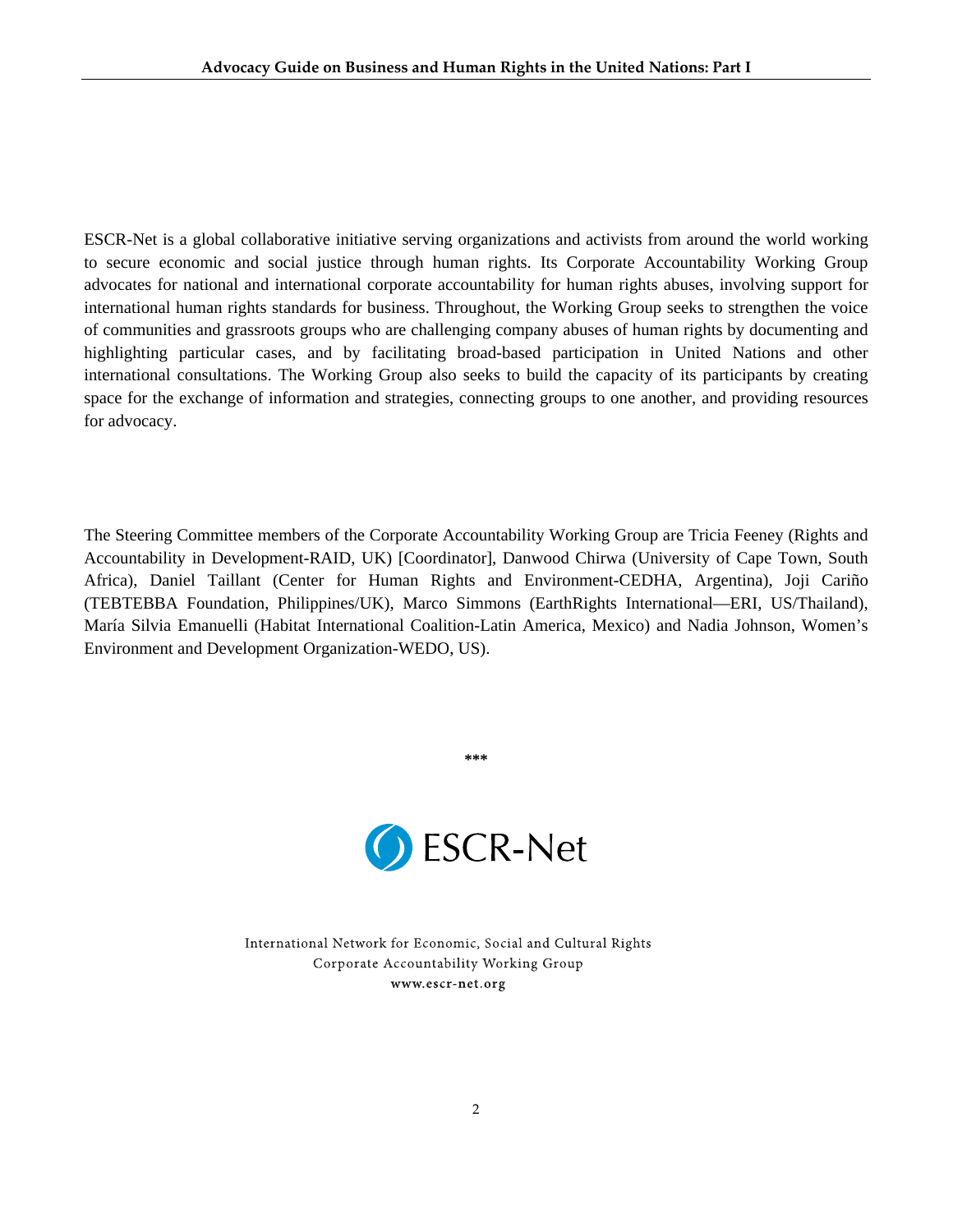# *Introduction and objectives*

The objective of this Advocacy Guide on Business and Human Rights (BHR) in the United Nations (UN) is to enable civil society groups worldwide to take a more active part in the debates occurring in the UN around the issue of corporate accountability to human rights.1 This Part I will inform civil society actors about the history of one important entry point for advocacy within the UN on these issues: the mandate of the UN Special Representative on Business and Human Rights (SRSG), Professor John Ruggie. The Guide will also describe the positions and actions of the Corporate Accountability Working Group and other organizations over the years, and suggest some emerging issues for advocacy within the context of the SRSG's 2008‐2011 mandate. Recognizing that the SRSG mandate is only one process of many in the UN, Part II plans to expand upon the first to include other entry points for advocacy within the UN, such as the human rights treaty bodies, Special Rapporteurs and other fora.

We hope this tool is helpful in informing our members and other participants in their interventions in the UN and beyond. We trust that the process will also allow for further networking and mobilization amongst various constituencies, and engagement with ongoing international debates to better address business‐related human rights abuses and strengthen corporate accountability.

# *The UN's importance in holding companies accountable to human rights*

The UN system is made up of a number of important bodies which establish developments and precedents in international law and policy which can have lasting effects on the actions of national governments and non‐State actors worldwide. While results are not guaranteed and initiatives can take time to come to fruition, engagement by civil society advocates in ongoing UN discussions in business and human rights can contribute to:

- Pushing States to adopt national legal frameworks and corresponding implementation mechanisms to better protect people's human rights and prevent business-related human rights abuses;
- Building awareness of particular cases of business-related abuses;
- Forcing companies to change their behaviour in respect of human rights;
- Pressuring international financial institutions, such as the World Bank and other multilateral banks, to respect human rights in their financing of companies and governments;
- Seeking out justice and remedy for business abuse; and

• Developing international human rights standards to strengthen corporate accountability.

<sup>&</sup>lt;sup>1</sup> A number of participants of ESCR-Net's Corporate Accountability Working Group discussed the usefulness of producing a guide of this type at the International Strategy Meeting on Economic, Social and Cultural Rights and ESCR‐Net General Assembly in December, 2008 in Nairobi, Kenya. See also ESCR‐Net, *International Strategy Meeting on Economic, Social and Cultural Rights and ESCR‐Net General Assembly*, 2008 at http://www.escr‐net.org/usr\_doc/Summary\_Report\_‐\_ISM\_Kenya.pdf.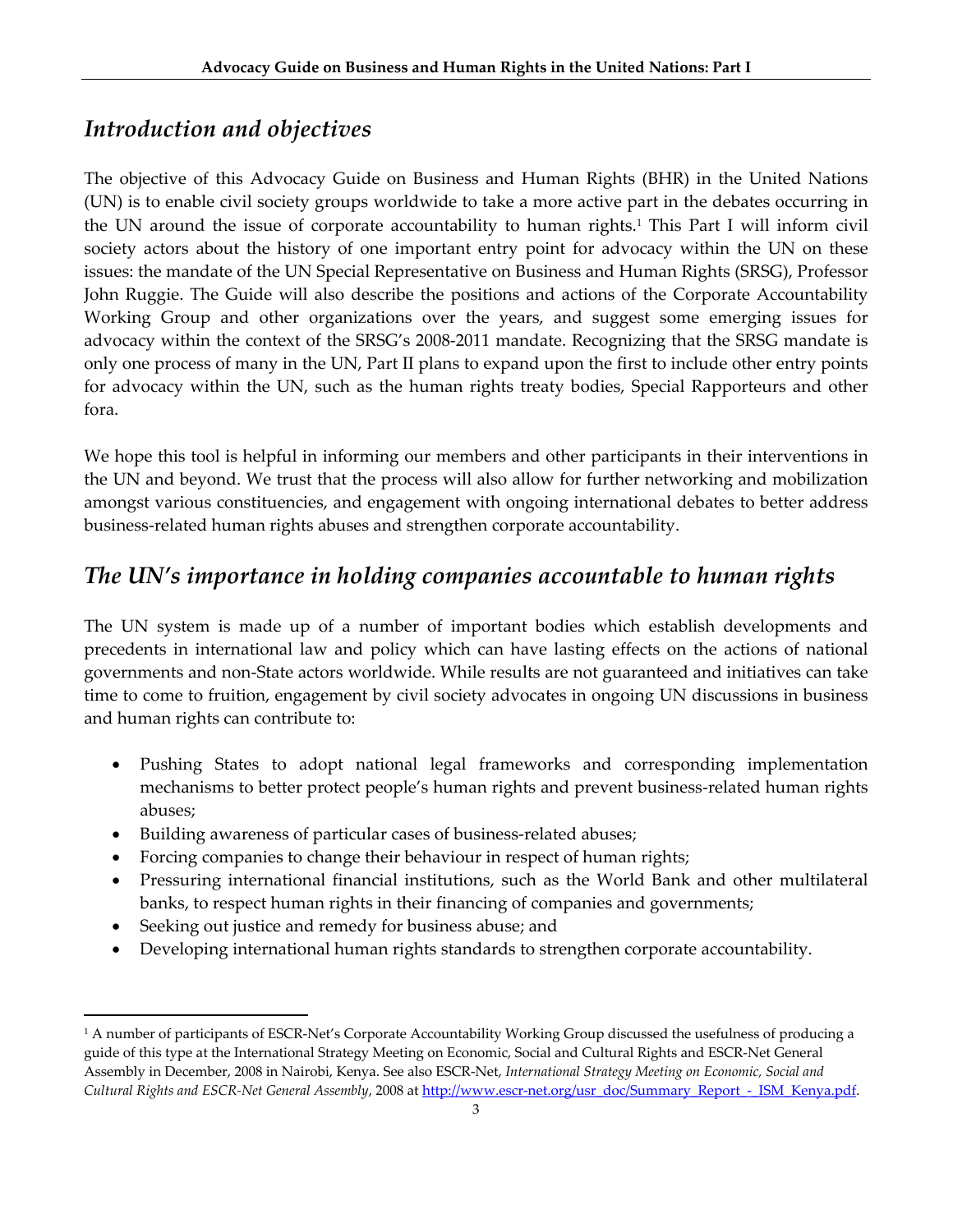While the UN is an important platform to strengthen corporate accountability to human rights at the international level, it should be noted from the outset that it is only one institution. Civil society groups worldwide will attest to the power and need to act in various spaces at the local, national and international levels in shaping the possibilities for progress on BHR issues at home and globally. Documentation of business-related abuses and inadequacy of current measures, direct campaigning and strategic litigation against abusive companies, organizations of ethical tribunals, engagement of governments, legal analysis and public awareness-raising are all especially essential activities. Coordination, joint strategizing and coalition‐building with environment, gender, indigenous, development, trade union and humanitarian assistance actors are also key to building the political will and coordinated voice necessary to counter opposition to meaningful systems that ensure accountability for business abuse.

# *Brief history of the BHR debate in the UN (1970s to 2003)2*

Concerns about the impact of powerful commercial interests on the lives of people, their governments, human rights and the environment are nothing new. Neither are calls for international rules to curb and restrain powerful economic actors. As early as the 1970s, there were a number of international developments in response to the growing public unease about the role of companies in relation to the environment and human rights. The UN, as the only truly international body with the specific role of protecting and promoting human rights, became a natural focus for efforts to strengthen the accountability of business actors. The UN Commission on Transnational Corporations was established in 1973 to investigate the effects of transnational corporations (TNCs) and strengthen the negotiating capacity of countries in which they operate ("host countries"). The resulting draft **UN Code of Conduct** on TNCs<sup>3</sup> was the first attempt to provide global social and environmental guidelines for transnational corporations.4 This process, however, faced stiff resistance from governments, where many TNCs had headquarters ("home countries"). Despite support from many governments in the global South, the UN Code of Conduct project was over time derailed.

In 1977, the <u>International Labour Organisation (ILO)</u> adopted the Tripartite Declaration of Principles Concerning Multinational Enterprises and Social Policy5. Though not legally binding, and focused

<sup>3</sup> See *Draft United Nations Code of Conduct on Transnational Corporations*, 1983 version at

<sup>2</sup> Elements of this description were helpfully provided by the Strategy and Assessment Paper prepared by Tricia Feeney (RAID, UK) for the International Strategy Meeting on Economic, Social and Cultural Rights and ESCR‐Net General Assembly in December, 2008 in Nairobi, Kenya.

http://www.unctad.org/sections/dite/iia/docs/Compendium//en/13%20volume%201.pdf<br><sup>4</sup> While the UN Code of Conduct was never intended to be a human rights instrument per se, it did make clear reference to the responsibility of business to respect human rights in para. 13: "Transnational corporations should/shall respect human rights and fundamental freedoms in the countries in which they operate. In their social and industrial relations, transnational corporations should/shall not discriminate on the basis of race, colour, sex, religion, language, social, national and ethnic origin or political or other opinion. Transnational corporations should/shall conform to government policies designed to extend equality of opportunity and treatment."

<sup>5</sup> See International Labour Organization, *Tripartite Declaration of Principles Concerning Multinational Enterprises and Social Policy*, 1977 at http://www.ilo.org/public/english/employment/multi/download/english.pdf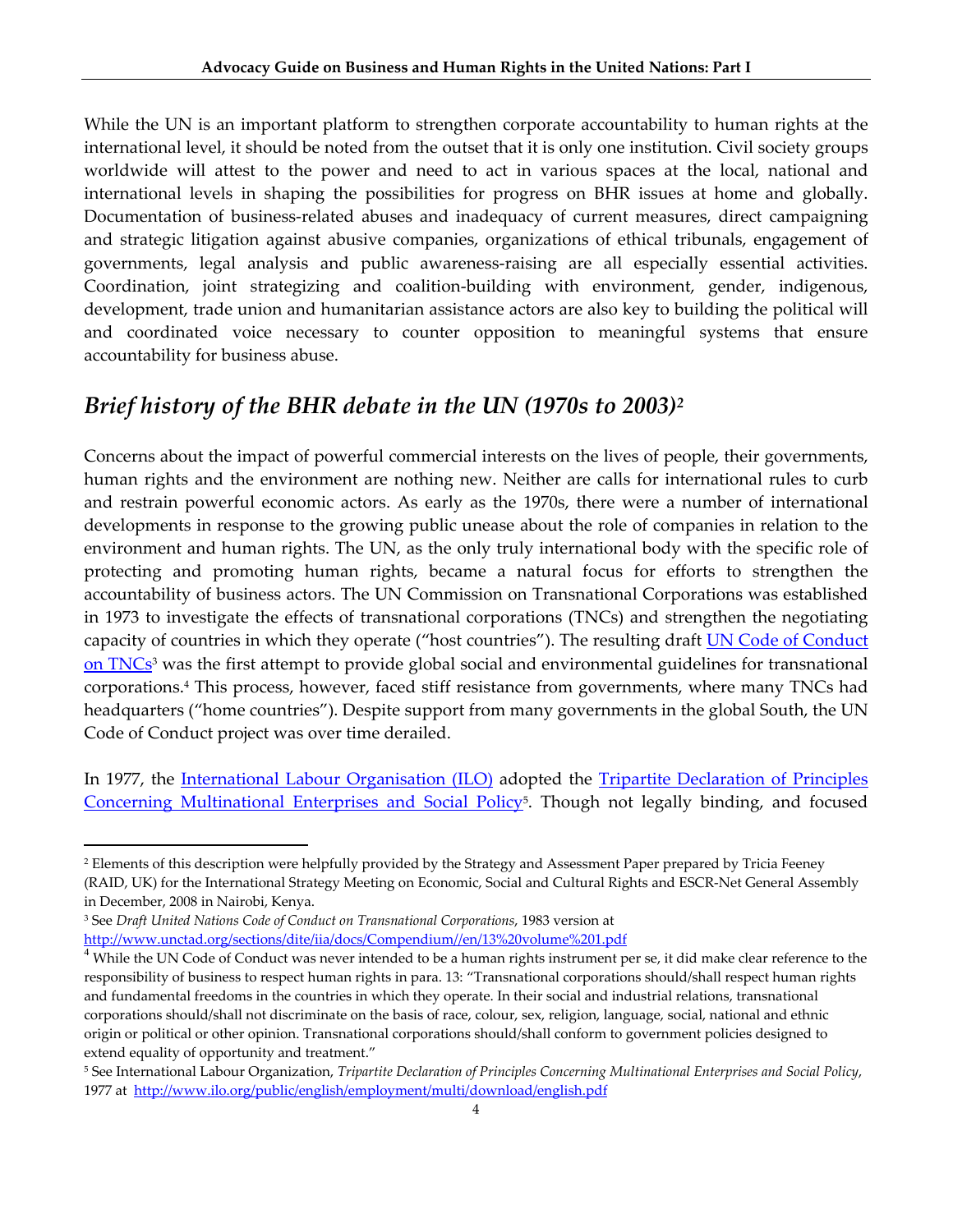specifically on workers' rights, the Declaration calls for corporations to respect the Universal Declaration of Human Rights and the corresponding international human rights covenants.

Throughout the 1980s and 1990s, suspicion grew that the interest of global business was being promoted in various inter‐governmental bodies over and above the rights of everyday citizens. Public awareness about sweatshop labor conditions prompted picketing outside some retail stores. In 1995, human rights activist Ken Saro‐Wiwa and eight others were executed following an unfair trial brought in retaliation for their protests against Shell Oil in Nigeria. The late 1990s witnessed widespread protests, epitomized in 1999 in Seattle by a march of 100,000 people demonstrating against the World Trade Organization (WTO) Conference—a key international body supporting the increased mobility and power of business globally. This was all against a backdrop of a surge in domestic litigation, especially in courts in the United States and Europe, against companies accused of directly committing human rights harms or being complicit in human rights violations committed by host States.

It was within this broader context that the then UN Secretary-General Kofi Annan launched the UN Global Compact in 1999, a voluntary learning initiative aiming to align business operations with ten principles in the area of human rights, labour, environment and anti‐corruption. If applied, these principles could undoubtedly engage business in reducing their involvement in human rights abuses. Yet, the Global Compact was not mandated to enforce its own principles, and thus like many other voluntary initiatives, critics argued, it was insufficient on its own in preventing abuses. Some go further, arguing that the UN Global Compact's actual effect—regardless of its intentions–is to endow companies with the prestige of the UN, "blue‐washing" what are in effect irresponsible and illegal business activities.<sup>6</sup> In any event, by 2000, after almost thirty years attempting to close the protection gap permitting company abuses of human rights, the UN system had still not found an adequate solution. Pressure grew to establish an international framework within the UN, based on universallyrecognized human rights law, to strengthen corporate accountability.

# *Norms on the Responsibilities of Transnational Corporations and Other Business Enterprises with Regard to Human Rights*

In 2003, after four years of discussion and consultations with unions, business and NGOs, the Sub-Commission on the Promotion and Protection of Human Rights, an expert advisory body to the UN Commission on Human Rights, approved a draft instrument, the Norms on the Responsibilities of Transnational Corporations and Other Business Enterprises with Regard to Human Rights<sup>7</sup> (UN Norms). While recognizing the primary role of States<sup>8</sup> in guaranteeing human rights, the UN Norms

<sup>6</sup> See, for example, Teitelbaum, A. "United Nations and Transnational Corporations: a deadly association," April 2007 at http://www.tni.org/detail\_page.phtml?act\_id=16610

<sup>7</sup> See Norms on the Responsibilities of Transnational Corporations and Other Business Enterprises with Regard to Human Rights, E/CN.4/Sub.2/2003/12/Rev.2, 2003 at http://www.unhchr.ch/huridocda/huridoca.nsf/(Symbol)/E.CN.4.Sub.2.2003.12.Rev.2.En. For a comparison with the draft UN Code of Conduct on TNCs, see http://www1.umn.edu/humanrts/ataglance/compdftun.html.

<sup>8</sup> The terms "State" and "government" here refer to the federal or national government.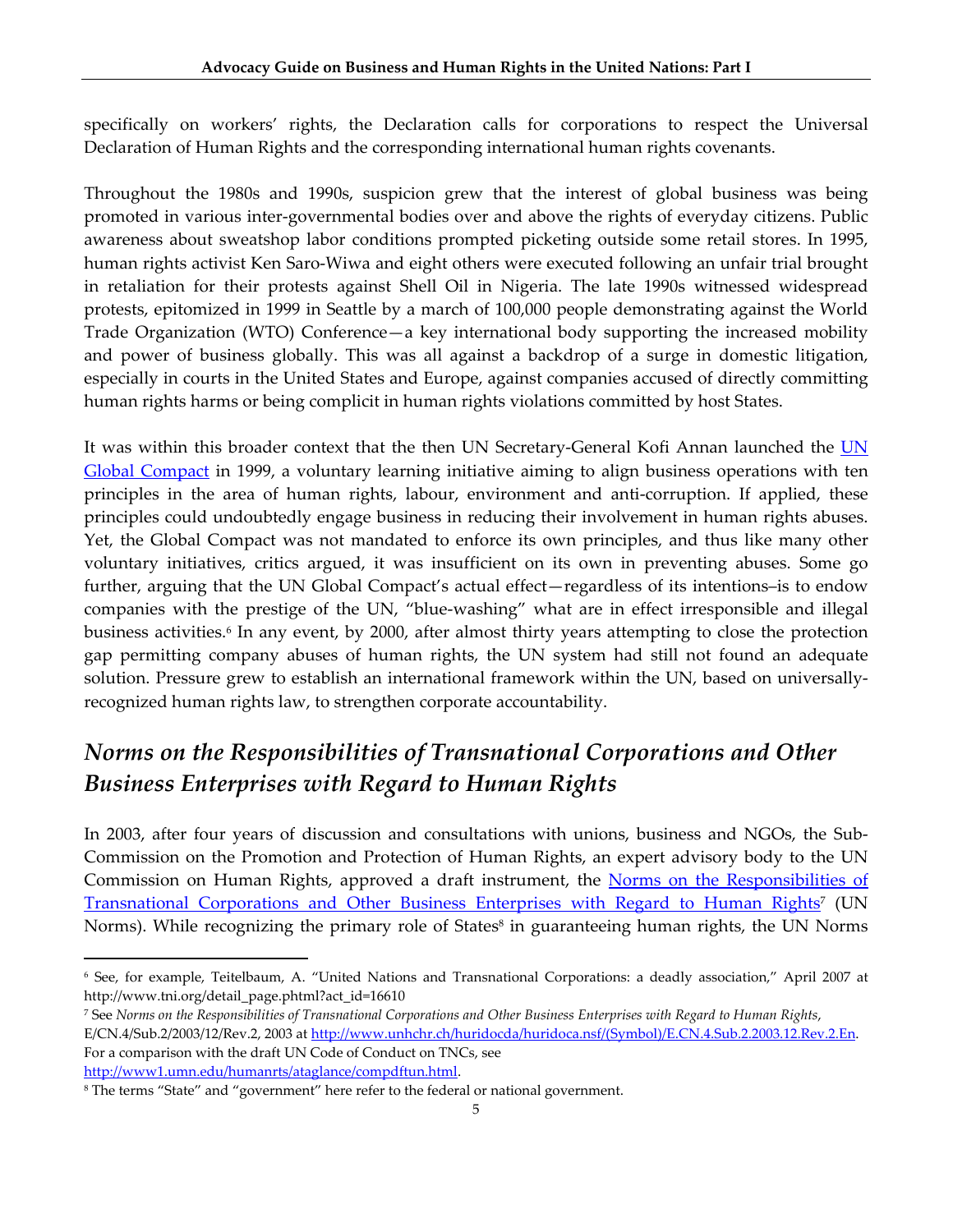drew on various sources to identify a list of key human rights responsibilities of companies. The UN Norms were global in scope, encompassed all sectors and many rights, addressed governments as well as business, and envisioned international accountability mechanisms in the future for enforcement. At its heart, the Norms embodied and articulated four key general principles:

- Businesses themselves have responsibilities under international human rights law.
- These responsibilities apply universally and cover a broad range of rights.
- National governments must take action to protect people from abuses by companies.
- The transnational nature of the problem requires that there be monitoring of company behaviour and enforcement mechanisms beyond national boundaries to ensure that companies comply with the Norms and relevant national and international law when operating outside their borders.

#### *Responses to the UN Norms*

In general, civil society strongly endorsed the UN Norms. The Corporate Accountability Working Group and other human rights organizations believed they represented a major step towards establishing a common, minimum standard under which company behaviour and related government obligations could be monitored and judged worldwide. While recognizing that the UN Norms were in draft form and not legally binding, many NGOs and other social movements began to invoke the document as the most authoritative interpretation of human rights law as it applied in the realm of business activity. ESCR‐Net's Corporate Accountability Working Group created and widely distributed the UN Human Rights Norms for Business Briefing Kit<sup>9</sup> to empower affected communities to assert their rights when facing business-related abuses; to advocate for the UN Norms to be accepted as an international soft-law instrument with authoritative guidance that could serve to educate governments as they drafted national law and policy; and to guide companies and their financial backers as they prepared their own codes of conduct and contemplated how to approach potentially problematic projects. The longer‐term aim of the Working Group and many others was that the core ideas of the UN Norms would take root, and eventually form the basis for the development of binding international law.

In addition to civil society, other actors also began to draw on the UN Norms as a useful framework to provide a measure of clarity on the issues. The Business Leaders Initiative on Human Rights, a business‐led programme chaired by former UN High Commissioner for Human Rights Mary Robinson, began "road-testing" the Norms.<sup>10</sup> Socially responsible investors also invoked the Norms in

<sup>9</sup> See ESCR‐Net, *UN Human Rights Norms for Briefing Kit*, January 2005 at http://www.escr‐net.org/usr\_doc/Briefing\_Kit.pdf. <sup>10</sup> The term "road-testing," used here, draws from BLIHR's description of its work from 2003 up to 2006. See, for example, BLIHR, Submission to the Office of the UN High Commissioner for Human Rights relating to the "Responsibilities of transnational corporations and related business enterprises with regard to human rights," September 2004 at www2.ohchr.org/english/issues/globalization/business/docs/blihr.doc; *BLIHR Report 2: Work in Progress*, 2004 at http://www.blihr.org/, especially the chapter titled "An Overview of the BLIHR 'Road‐Testing' of the Norms"; and BLIHR, *Report 3: Towards a 'Common Framework' on Business and Human Rights: Identifying Components*, 2006 at: www.realizingrights.org/pdf/BLIHR3Report.pdf, especially the section titled "Learning from the content of the draft Norms."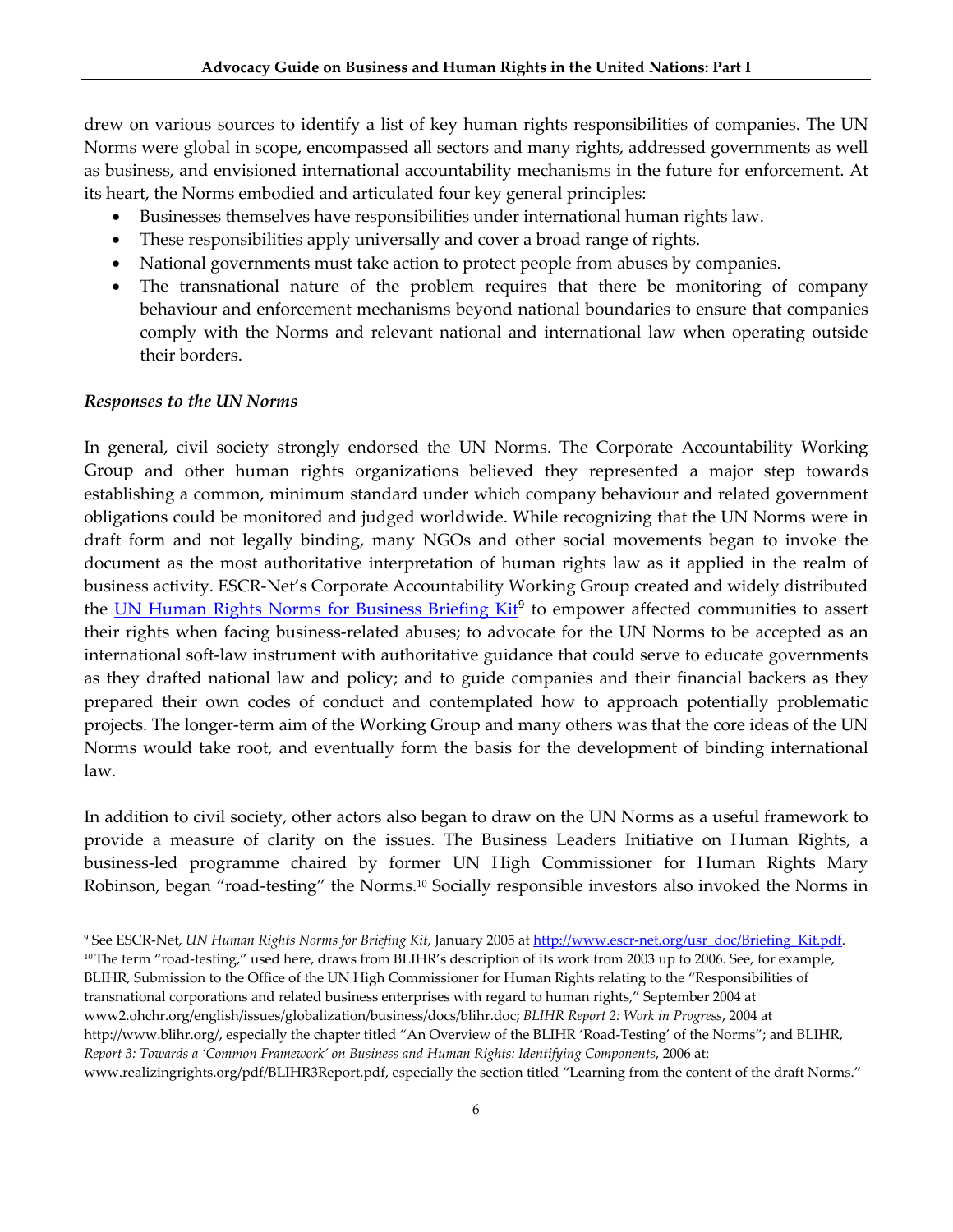their work, and some individual companies initiated pilot attempts to implement the Norms as well.

#### *Backlash against the Norms*

The general reaction of business, however, was not very positive. The UN Norms quickly became a lightning rod for counter-lobbying. Along with opposition by many business associations, many governments were also deeply uncomfortable with the document. The key substantive criticisms put forward by opponents of the UN Norms follow.

- The Norms did not clearly distinguish between the human rights obligations of States and the responsibilities of companies, instead applying State obligations to companies.
- International human rights law could only be directly applicable to States, and by that logic the UN Norms attempted to erroneously extend this body of law to include companies. While companies have obligations under domestic and international laws, international human rights law itself does not apply direct obligations to them.
- The Norms challenged the authority and obligations of governments by asserting that businesses have human rights duties.
- Although the Norms document was prepared as a draft for further consideration by governments, many critics overreacted to the fact that it was drafted in treaty‐type language.

In 2004, the Commission for Human Rights noted in its resolution on the issue that the Norms "contained useful elements and ideas for consideration" and asked the Office of the High Commissioner for Human Rights (OHCHR) to consult widely in the elaboration of a report examining their scope and legal status. At the same time, this 2004 resolution affirmed that the UN Norms had not been requested by the Commission and, as a draft proposal, had no legal standing.11 Despite various submissions, UN consultations and strong lobbying by the Corporate Accountability Working Group and others for further development of the UN Norms to strengthen corporate accountability for human rights—along with the identification of the Norms in the OHCHR's 2005 report as a possible way forward12—the 2005 resolution of the Commission on Human Rights failed to explicitly mention the UN Norms.13 Rather, the central highlight of the resolution was its request for the appointment of a Special Representative on the issue of business and human rights.

 $11$  See Responsibilities of transnational corporations and related business enterprises with regard to human rights,  $E/CN.4/DEC/2004/116$ at http://ap.ohchr.org/documents/E/CHR/decisions/E‐CN\_4‐DEC‐2004‐116.doc

 $12$  See Report of the United Nations High Commissioner on Human Rights on the responsibilities of transnational corporations and related *business enterprises with regard to human rights,* E/CN.4/2005/91 at http://ap.ohchr.org/documents/alldocs.aspx?doc\_id=10900 ; See in particular para. 22: "While views on the document are divided, it is relevant to note that the draft Norms, having the status of a draft proposal, could be subject to review and consideration by the Commission."

<sup>13</sup> See *Human rights and transnational corporations and other business enterprises,* E/CN.4/RES/2005/69 at http://ap.ohchr.org/documents/E/CHR/resolutions/E-CN\_4-RES-2005-69.doc. The resolution instead more generically called on the SRSG to "take into account" the 2005 OHCHR report that addressed the Norms in some depth as well "existing initiatives, standards and good practices.ʺ (at para. 2). See also *Report of the United Nations High Commissioner on Human Rights* on the responsibilities of transnational corporations and related business enterprises with regard to human rights, E/CN.4/2005/91 at http://ap.ohchr.org/documents/alldocs.aspx?doc\_id=10900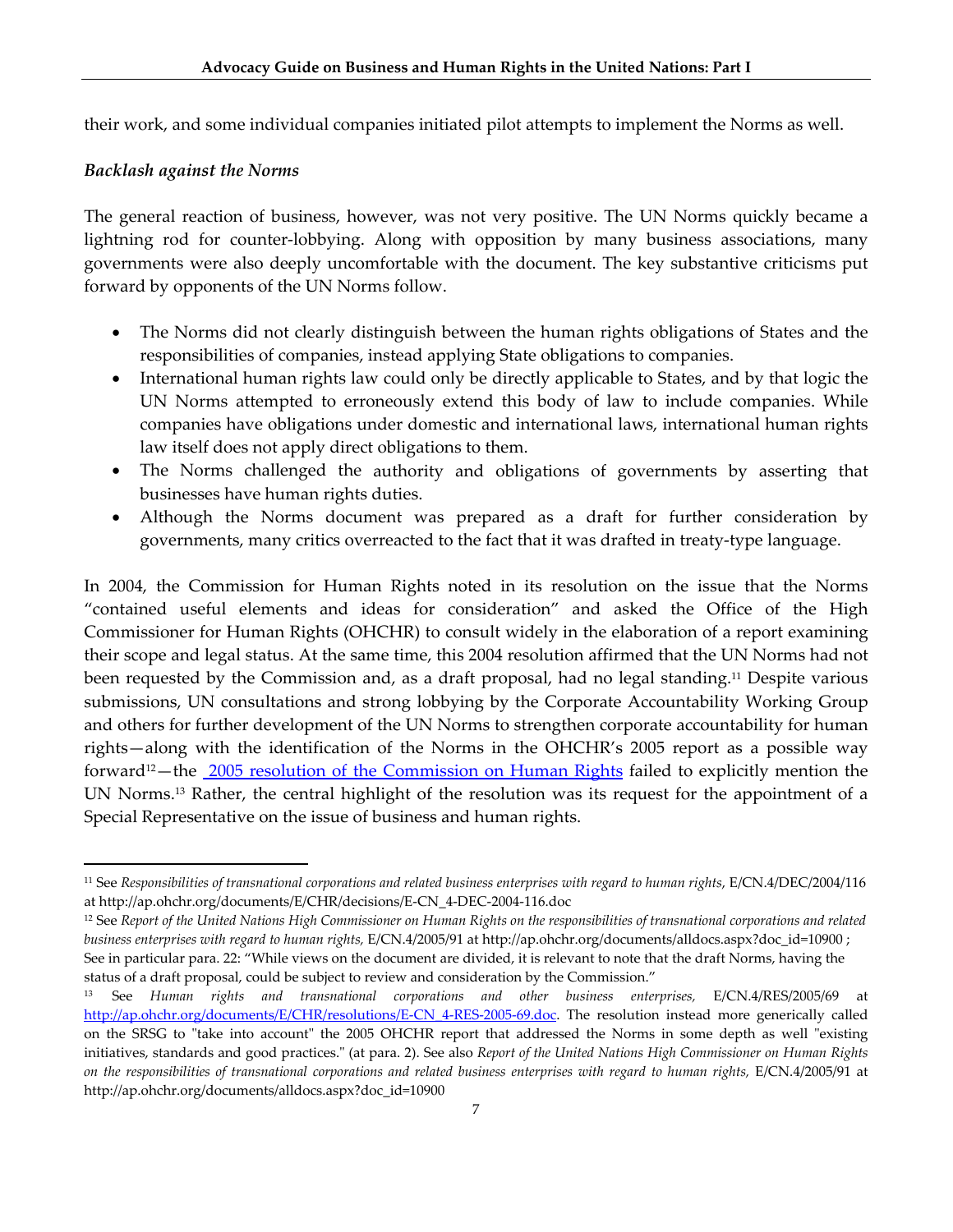Even with the strong support of civil society alongside some friendly governments and companies, there was just not enough political weight in 2005 to get real momentum behind a global effort for recognition, advancement and ultimately formal adoption of the core principles contained in the UN Norms. The debate became polarized. Many civil society actors called for internationally binding legal standards based in part on the Norms, while many from the business and governmental sectors argued for the scrapping of the approach altogether in favour of more research into existing standards.

#### *The Legacy of the UN Norms*

Despite these obstacles, the UN Norms helped to set in motion an important trajectory. As one commentator noted:

Whether or not the Norms develop…, the stage has been set for the development of a normative framework that sets out the meaning of human rights obligations of corporations. Any such exercise will have to not only revisit the terrain covered by the Norms, but also consider how the international legal order has developed beyond an exclusive concern with state actors.14

Indeed, despite controversies over the Norms' precise content and legal standing, the initiative served an important purpose towards the increasingly shared recognition that companies have responsibilities to all human rights everywhere, that governments have an obligation to act to protect people from abuses by companies, as well as that national and extra‐territorial or global monitoring and enforcement mechanisms are needed. In this sense, the development and promotion of the UN Norms laid the ground-work for future steps to meaningfully prevent human rights violations involving business and to hold those responsible to account.

# *The Special Representative Process and Civil Society Responses*

In 2005, the UN Commission on Human Rights requested the UN Secretary‐General to appoint a Special Representative on Business and Human Rights (SRSG). Professor John Ruggie of Harvard University, previously involved in the creation of the UN Global Compact and the Millennium Declaration as Kofi Annan's adviser, was appointed by the Commission. The SRSG's 2005 mandate<sup>15</sup> was to identify and clarify human rights standards of corporate responsibility and accountability for business, elaborate on the role of States in regulating and adjudicating business, clarify the implications of concepts such as "complicity" and "sphere of influence" for business, develop methodologies for undertaking human rights impact assessments of business, and compile a compendium of best practices of States and business.

The mandate was weaker than what most civil society groups fought for, in part because it did not ask the SRSG to examine ongoing situations of business‐related abuse. Unlike other UN Special Procedures

 <sup>14</sup> See Clapham, A. *Human Rights Obligations of Non‐State Actors*, Oxford University Press, 2006.

<sup>15</sup> See *Human rights and transnational corporations and other business enterprises,* E/CN.4/RES/2005/69 at http://ap.ohchr.org/documents/E/CHR/resolutions/E‐CN\_4‐RES‐2005‐69.doc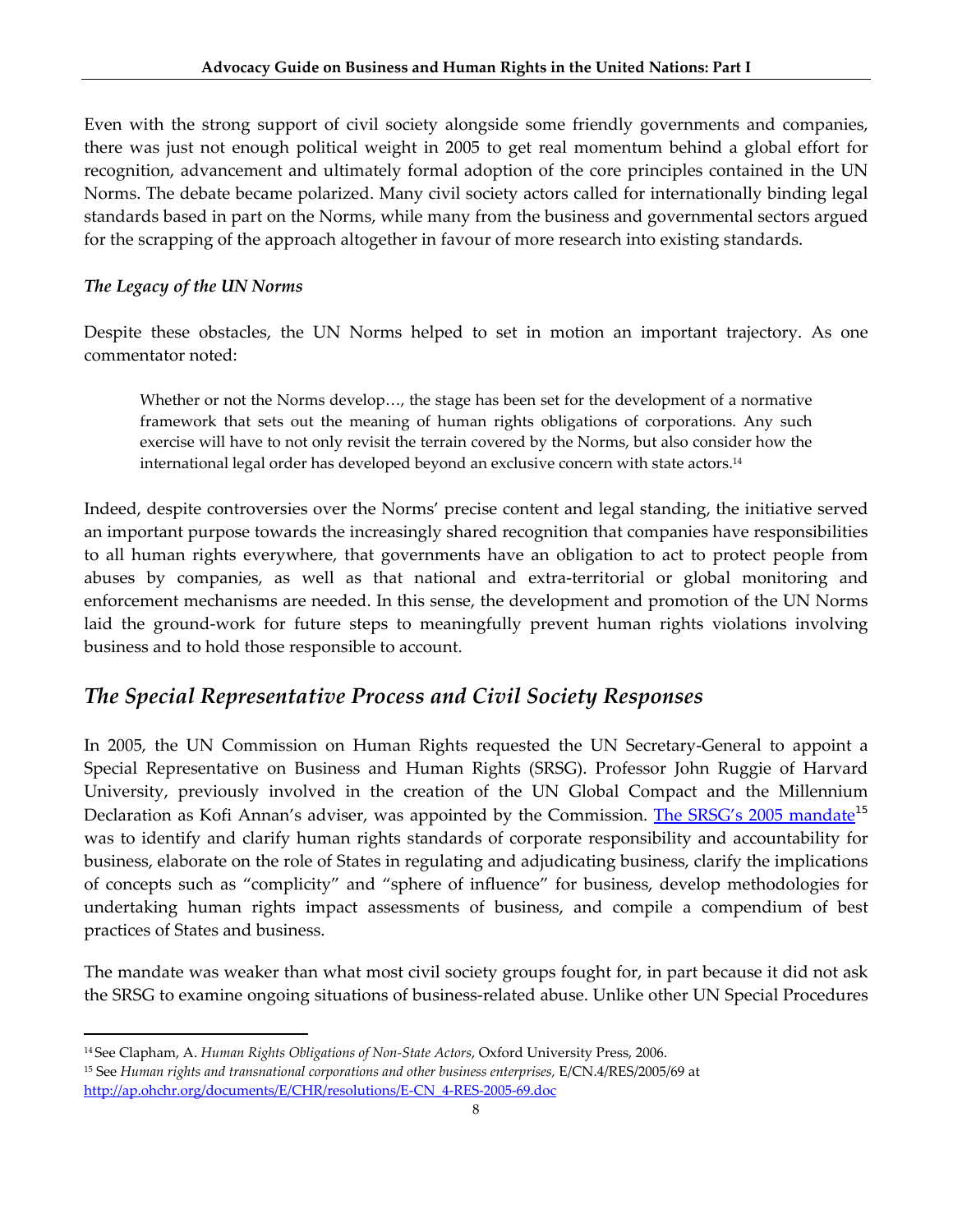mandates which often require country visits and engagement with directly-affected people, this mandate was specifically designed as a "desk‐study," which did not strictly require this type of direct engagement. This caused much confusion amongst civil society about why so little attention was paid at the outset to the experiences and expertise of communities affected by business abuse. Beginning then in 2005, the Corporate Accountability Working Group and others encouraged the SRSG to travel to affected areas to consult directly with adversely affected people and local NGOs, stressing the wide scope of the problem and the range of rights affected, and offered to assist the SRSG in organizing such opportunities. The Working Group and others also submitted in 2005 a Joint NGO Report to a UN Consultation on Human Rights and the Extractive Industry.<sup>16</sup> Acutely aware of the insufficiency of voluntary initiatives and attempts to bring companies to account at the national level, the report concluded that the need remained for a common, international set of ultimately enforceable standards articulating the human rights responsibilities of business.

#### *The First SRSG Report—"Principled Pragmatism"*

In 2006, the SRSG released his first report.<sup>17</sup> While stating that the UN Norms contained useful elements, the SRSG made clear his decision to discard the UN Norms as a basis for his work. Instead of building on years of prior work and acknowledging the UN Norms as a useful if limited step forward, the SRSG preferred to undo the process altogether, choosing in general to turn away from a global approach rooted in legal principles towards a preference for voluntary frameworks and "pragmatic" policy solutions.

Civil society responded vigorously with joint advocacy statements, coordinated reports, participation in consultations and collective lobbying. The Corporate Accountability Working Group and over 100 organizations and individuals issued a Joint NGO response18 which requested the SRSG to build awareness of and support for meaningful international human rights standards for business that would move beyond existing frameworks and the *status quo*, and avoid the pitfall of reaching agreements that merely reflect the lowest common denominator. Organizations also critiqued the report for failing to appreciate the inadequacy of voluntary standards and mechanisms, and for representing a narrow reading of the legal and other issues at stake. The report's other key pitfall, groups asserted, was that it lacked engagement with affected communities and local NGOs, did not reflect their perspectives, and seemed to be more concerned with "human rights challenges" facing business rather than human rights abuses faced by victims.

Despite these concerns with the mandate at the time, Working Group members and other civil society groups chose to keep dialogue open with the SRSG, encouraging and actively participating in three

http://www.ohchr.org/english/bodies/chr/docs/62chr/E.CN.4.2006.97.pdf

 <sup>16</sup> See ESCR‐Net Corporate Accountability Working Group, *Joint NGO Submission: Consultation on Human Rights and the Extractive Industry*, November 2005 at http://www.escr-net.org/usr\_doc/ESCR-Net\_on\_HR\_and\_Extractive\_Industry.pdf

<sup>&</sup>lt;sup>17</sup> See Interim Report of the Secretary-General's Special Representative on the Issue of Human Rights and Transnational Corporations and *Other Business Enterprises*, E/CN.4/2006/97, 22 February 2006 at

<sup>&</sup>lt;sup>18</sup> See Joint NGO Letter in response to the interim report of the UN Special Representative on Human Rights and Business, 18 May 2006 at http://www.escr-net.org/usr\_doc/NGO\_Endorsements\_-\_NGO\_Joint\_NGO\_Response.pdf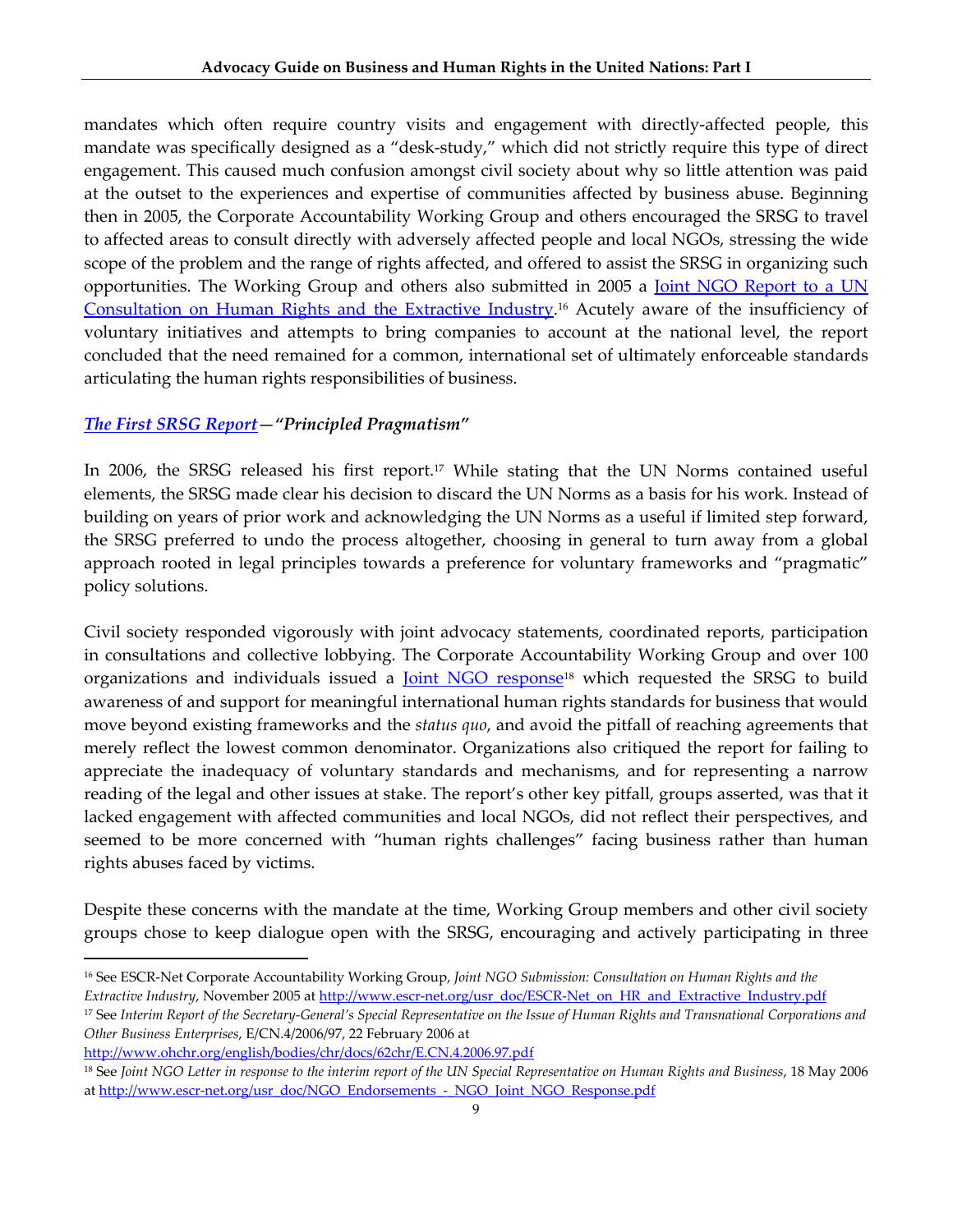regional consultations between 2006 and 2007 convened by the SRSG in South Africa, Thailand, and Colombia, as well as taking part in meetings in Geneva, New York City and London. The Asia Civil Society Statement focused on the need for greater accountability for human rights violations in the extractive industry, particularly with regard to its disproportionate impact on indigenous peoples and its role in funding military dictatorships.19 The Latin American Civil Society Declaration similarly called upon the SRSG to promote adequate and effective access to judicial recourses and protections for victims, and to promote participation by those directly affected in future discussions.20 Groups also continued to contribute by carrying forward efforts to document human rights abuses involving companies and advocate for the rights of those affected.

#### *The Second SRSG Report—"Mapping international standards of responsibility and accountability for corporate acts"*

In 2007, the SRSG presented his second report, $2<sup>1</sup>$  an exercise to map existing international standards, instruments and treaty body guidance in the field of corporate responsibility and accountability. The report recognized that the expansion of markets and the transnational reach of corporations had not been matched with sufficient protection for the people and communities suffering corporate human rights abuses. Importantly, the report also agreed that States—partly due to the influence of business are not always able or willing to protect against abuse involving companies.

Yet, many civil society groups expressed concern with what they perceived as an over-reliance by the SRSG on self-regulatory solutions. The Corporate Accountability Working Group and others released a Joint NGO Intervention to the Human Rights Council<sup>22</sup>, insisting upon the inappropriateness and insufficiency of voluntary approaches alone in safeguarding the human rights of victims of corporations many times more wealthy than many States. In a follow-up 2007 Joint Open Letter to the SRSG<sup>23</sup>, the Working Group and more than 230 organizations and individuals further called on the SRSG to turn his focus to the perspective of victims, consult more widely with them, and appropriately reflect the results of meetings with affected groups in his reports. The SRSG was also urged to analyze the reasons States often fail to discharge their duty to protect against corporate abuse, and to spread awareness of the compelling need for global standards on business and human rights to strengthen the protection of human rights and provide a common framework to address business conduct.

net.org/actions\_more/actions\_more\_show.htm?doc\_id=471732

<sup>19</sup> See *Asia Civil Society Statement to U.N. Special Representative on Transnational Business and Human Rights,* 27 June 2006 at http://www.escr-net.org/usr\_doc/Asian\_Civil\_Society\_Statement-\_Bangkok\_Consultation.pdf

<sup>20</sup> See *Latin American Civil Society Declaration to UN Special Representative on Human Rights and Business*, January 2007 at http://www.escr‐net.org/usr\_doc/SocialDeclaration\_UNSRSG.pdf

<sup>&</sup>lt;sup>21</sup> See Business and Human Rights: Mapping International Standards of Responsibility and Accountability for Corporate Acts: Report of the Special Representative of the Secretary-General (SRSG) on the issue of human rights and transnational corporations and other *business enterprises*, A/HRC/4/035, 9 February 2007 at http://www.business‐humanrights.org/Documents/SRSG‐report‐Human‐ Rights‐Council‐19‐Feb‐2007.pdf

<sup>&</sup>lt;sup>22</sup>See Joint NGO Intervention at UN Human Rights Council: Response to the Special Representative to the Secretary General on the *issue* on *human rights* and *business*, March 2007 at http://www.escr-

<sup>23</sup> See *Joint Open Letter to the UN Special Representative on Business and Human Rights*, 10 October 2007 at http://www.escr‐ net.org/actions\_more/actions\_more\_show.htm?doc\_id=548976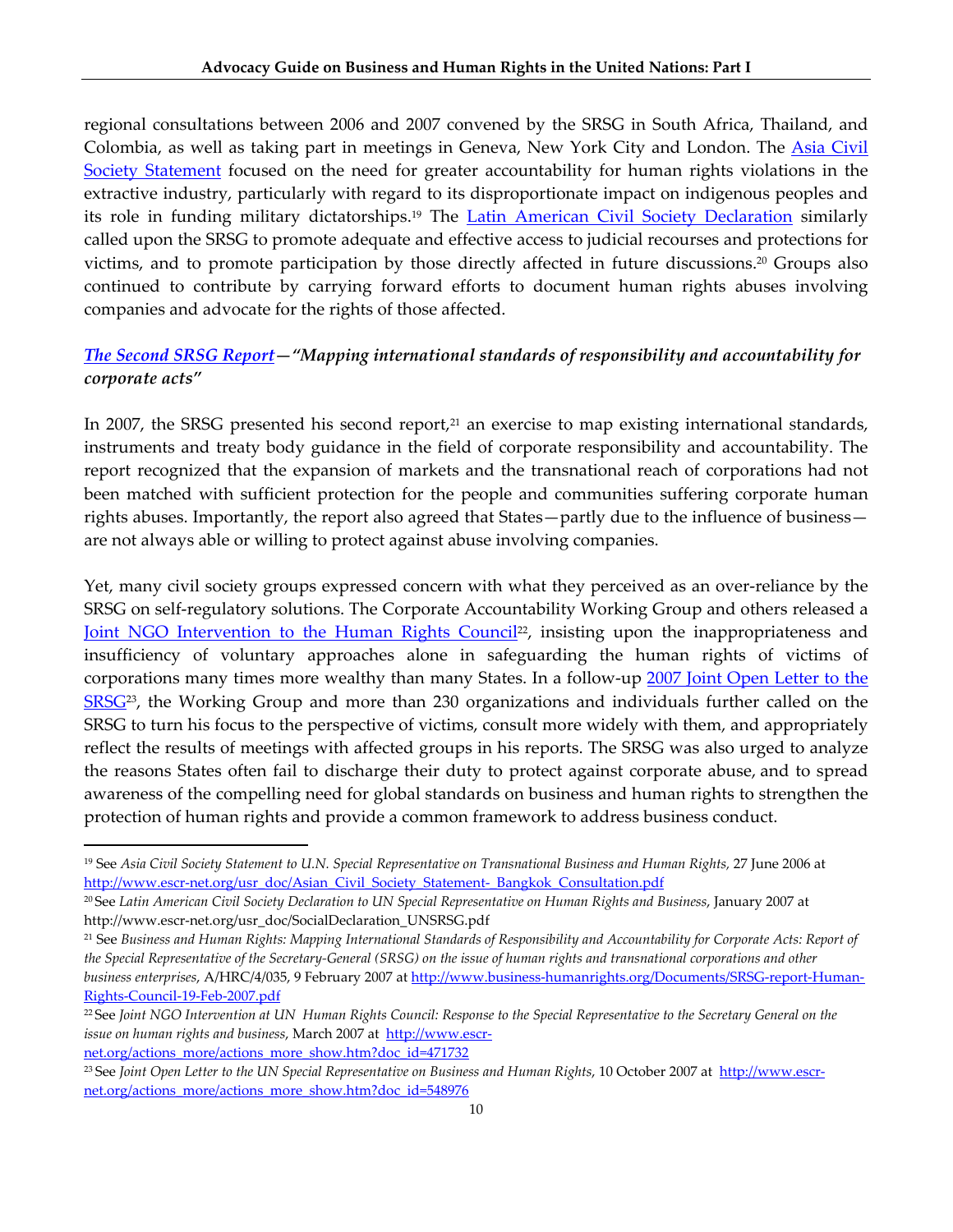#### *The Third SRSG Report—"Protect, Respect, Remedy"*

In his 2008 report, "Protect, Respect and Remedy: A Framework for Business and Human Rights,"24 submitted to the Human Rights Council in June 2008, the SRSG outlined a three-part conceptual framework:

(i) States have the *duty to protect* against human rights abuses by third parties, including business, through appropriate policies, regulation and adjudication;

(ii) Companies have the *responsibility to respect* human rights, which the SRSG defines as in essence not infringing upon human rights; and

(iii) Greater access by victims to *effective remedies* is needed.

This broad framework was welcomed by many business associations, governments and various civil society groups. The framework encapsulated a set of basic human rights principles which had long usage by human rights advocates, institutions and academics. For example, the report recognized the scope of the problem, with potential negative impacts on all countries, on all human rights and in all business sectors. Importantly, the framework holds at its core that companies have responsibilities to respect human rights everywhere, reinforcing a view already embodied in the ILO's Tripartite Declaration, the UN Norms, and previous work of the UN's Office of the High Commissioner for Human Rights (OHCHR).<sup>25</sup> Thus, many civil society groups observed that the "Protect, Respect, Remedy" framework marked an evolution in the SRSG's thinking.

So, civil society groups have generally agreed on the broad principles set out in the SRSG's framework, with some important caveats discussed below. When translating the broad principles of the framework into concrete legal and policy measures, the Working Group and others have expressed some agreement with the SRAG's approach, but have also emphasized some different priorities for analysis and action within the framework, which are highlighted below.

#### *A New SRSG Mandate, 2008‐2011*

It was not entirely clear in the lead‐up to the June 2008 Human Rights Council (HRC) session that the SRSG's mandate would be extended, or to what end. While many governments appreciated the SRSG's work, they did not see eye-to-eye on what would be the most appropriate next step, or even how to interpret the framework he proposed. NGOs and social movements for their part engaged in intense lobbying, and organized a side-event entitled "Voices from the Ground: The Human Face of Human Rights and Business.<sup>™</sup> This event brought together southern experts and community members directly

<sup>24</sup> See *Protect, Respect and Remedy: A Framework for Business and Human Rights,* A/HRC/8/5, 7 April 2008 at http://www.reports‐ and-materials.org/Ruggie-report-7-Apr-2008.pdf. Various other related reports of 2008 can be found at http://www.businesshumanrights.org/Documents/RuggieHRC2008 .

<sup>25</sup> See for some early examples *Globalization: The growth in the size and power of corporations* at http://www.unhchr.ch/development/globalization‐04.html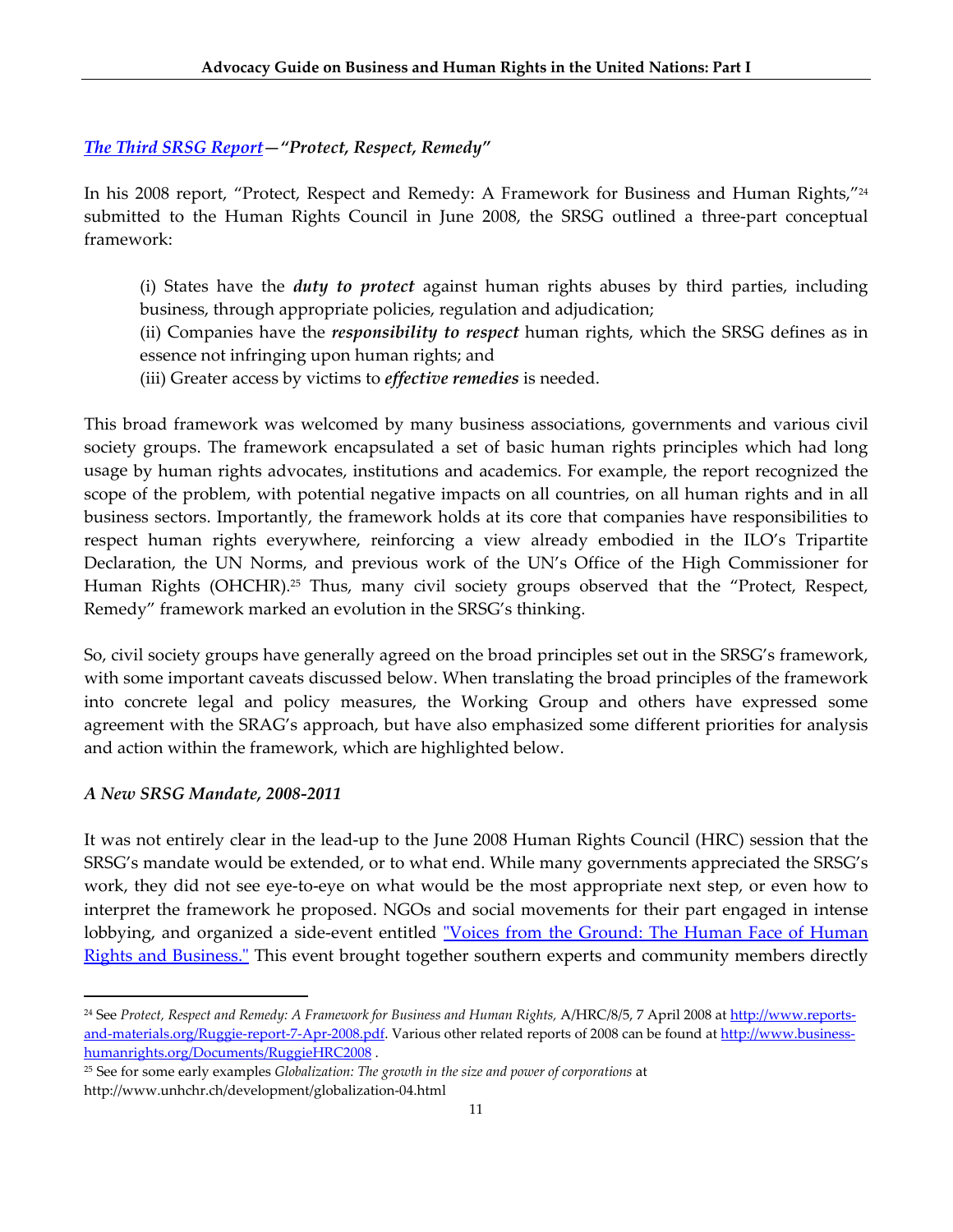affected by business human rights abuses from India, Côte dʹIvoire, the United States, the Philippines, Mexico and Iraq to present their views, perspectives and recommendations to deepen the understanding of HRC member States of the actual situations and concrete drivers of human rights violations involving companies. Various civil society initiatives were also presented, including the 2008 Joint HRC Submission on Business & Human Rights<sup>26</sup> supported by various human rights, development, environmental and socially responsible investment organizations. The Collective Report on Business and Human Rights prepared by ESCR-Net Corporate Accountability Working Group, was also presented to the HRC.<sup>27</sup>

While there were undoubted merits in the framework, many groups expressed concern during this time that the work of the mandate had paid relatively little attention to the ways which groups can hold companies to account and the challenges they face. A continuing weakness in the SRSG's work to date, groups argued, remained: it had not adequately benefited from—nor reflected—the views and experiences of those affected by business-related abuses, and thus would likely not be able to determine adequate and priority responses.

The Working Group and others thus called for a new mandate to include an explicit capacity to examine situations of business abuse, both to better ground future efforts as well as to provide a sorely‐ needed avenue at the global level for victims to voice their grievances and obtain redress for the harms suffered. Some governments at the HRC raised related points and sought to put forward more progressive views, in opposition to other governments who attempted to approach the issues more conservatively.

Ultimately, after extensive negotiation and vigorous lobbying efforts, government members of the HRC decided to extend the SRSG's mandate for another 3 years, asking him to "operationalize" the framework by providing on the one hand recommendations to States on how to strengthen the fulfilment of the duty of the State to protect against business-related abuses, and on the other hand concrete guidance on the scope and content of the corporate responsibility to respect all human rights. The HRC also tasked the SRSG with making recommendations on how best to enhance access to effective remedies available to those affected by business activities.28

Though civil society did not achieve a monitoring and reporting mandate as requested, numerous improvements to the resolution were arguably secured through this advocacy process, including:

http://ap.ohchr.org/documents/E/HRC/resolutions/A\_HRC\_RES\_8\_7.pdf

<sup>26</sup> See *Joint HRC Submission on Business and Human Rights,* 20 May 2008 at http://www.escr‐

net.org/actions\_more/actions\_more\_show.htm?doc\_id=686620&parent\_id=430908 supported by Amnesty International, Friends of the Earth International, International Federation for Human Rights, Human Rights Watch, International Commission of Jurists, Oxfam International, and Rights & Accountability in Development amongst others.

<sup>27</sup> See ESCR‐Net Corporate Accountability Working Group, *Collective Report on Human Rights: Submission to the 8th Session of the United Nations Human Rights Council*, June 2008 at http://www.escr‐net.org/usr\_doc/BHRCollectiveReport\_ESCR‐Net.pdf. <sup>28</sup> See Mandate on the Special Representative of the Secretary-General on the issue of human rights and transnational corporations and *other business enterprises HRC Resolution 8/7,* 18 June 2008 at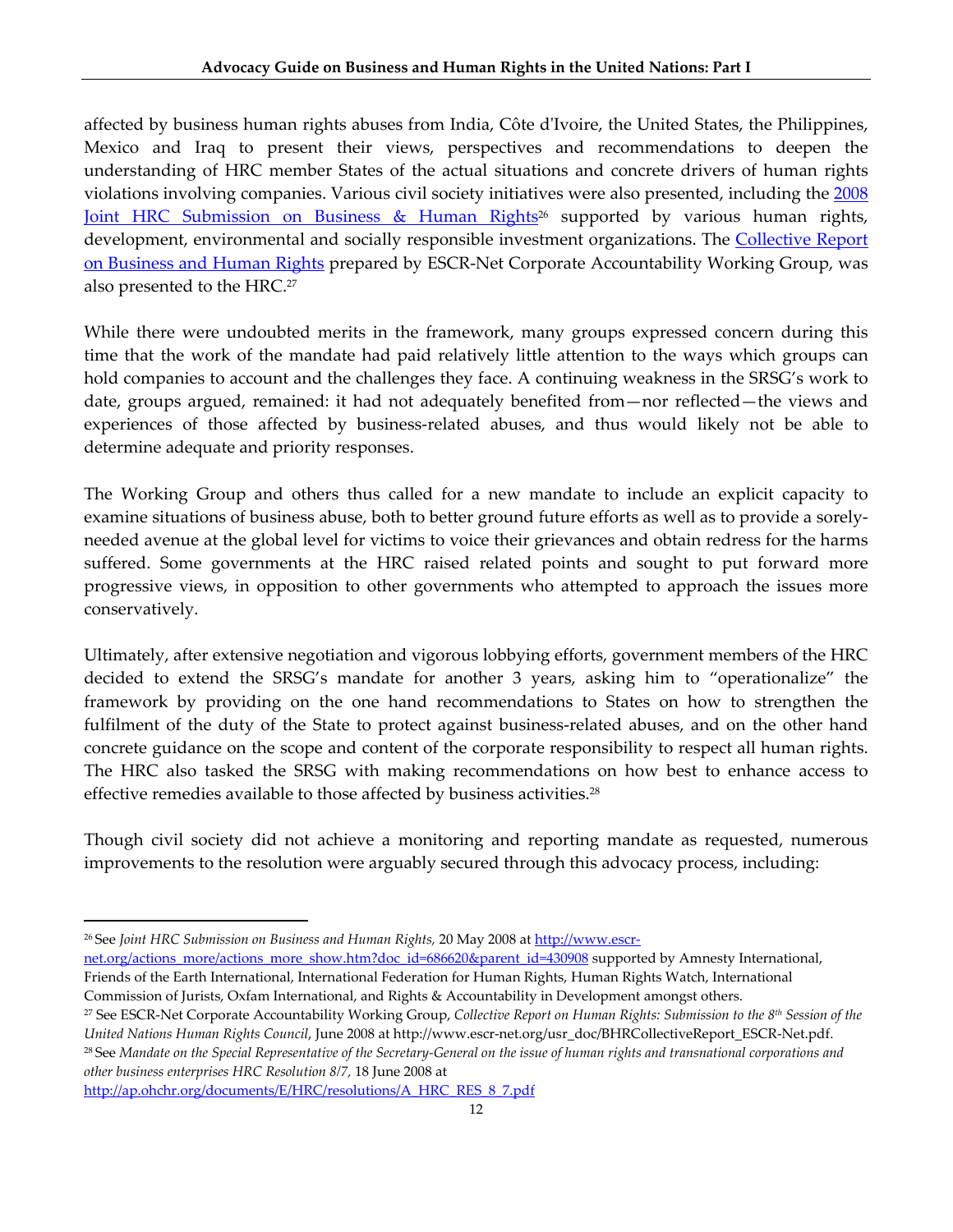- Recognition of the need to consolidate standards, with a view to possibly developing a comprehensive international framework in the future;
- Inclusion of the consideration to strengthen the fulfilment of the duty of the State to protect "through international cooperation";
- Acknowledgment of the need for legal mechanisms to regulate companies and provide remedies to victims;
- Clear recognition that companies must avoid complicity, not simply refrain from committing abuses themselves directly;
- Inclusion of a two-day consultation organized by the OHCHR with victims; and
- An explicit requirement to integrate a gender perspective into the work, and to consider vulnerable groups in general.

#### *The Fourth SRSG Report—"Towards operationalizing the protect, respect and remedy framework"*

In his fourth and most recent report, "Business and Human Rights: Towards operationalizing the protect, respect and remedy framework,"<sup>29</sup> the SRSG reiterates the three-pillar framework, and describes the specific type of work he aims to embark on in the last two years of the mandate.

The SRSG's priorities for operationalizing this framework were stated in his 2008 and 2009 reports and the 2008–2011 preliminary workplan, $30$  and provide concrete entry points for civil society to engage with the mandate. Corresponding to the SRSG's three-part conceptual framework then, these key lines of work are highlighted below as "Emerging Issues for Advocacy within the SRSG Mandate." Each issue is followed by specific areas in which some civil society groups differ with the SRSG, or would like to see more emphasis. Attention to these issues by civil society at large, particularly directly affected communities, could help inform his thinking as the SRSG begins to draft his recommendations in the years to come.

## *Emerging Issues for Advocacy within the SRSG Mandate*

The SRSG has made clear that his final concrete recommendations will not be made until 2011, at the close of the 2008‐2011 mandate. These recommendations have the potential to impact how the UN approaches corporate accountability issues for years to come. While much valuable corporate accountability work may best be pursued outside the scope of this mandate, the current environment opens an important space for groups to identify and prioritize issues for deeper debate and further

<sup>29</sup> See *Business and Human Rights: Towards operationalizing the protect, respect and remedy framework*, A/HRC/11/13, 22 April 2009 at http://www2.ohchr.org/english/bodies/hrcouncil/docs/11session/A.HRC.11.13.pdf.

<sup>30</sup> See Preliminary Work Plan: Mandate of the Special Representative on the Issue of Human Rights and Transnational Corporations and *other Business Enterprises 1 September 2008 ‐ 30 June 2011*, 10 October 2008 at http://www.reports‐and‐materials.org/Ruggie‐ preliminary‐work‐plan‐2008‐2011.pdf.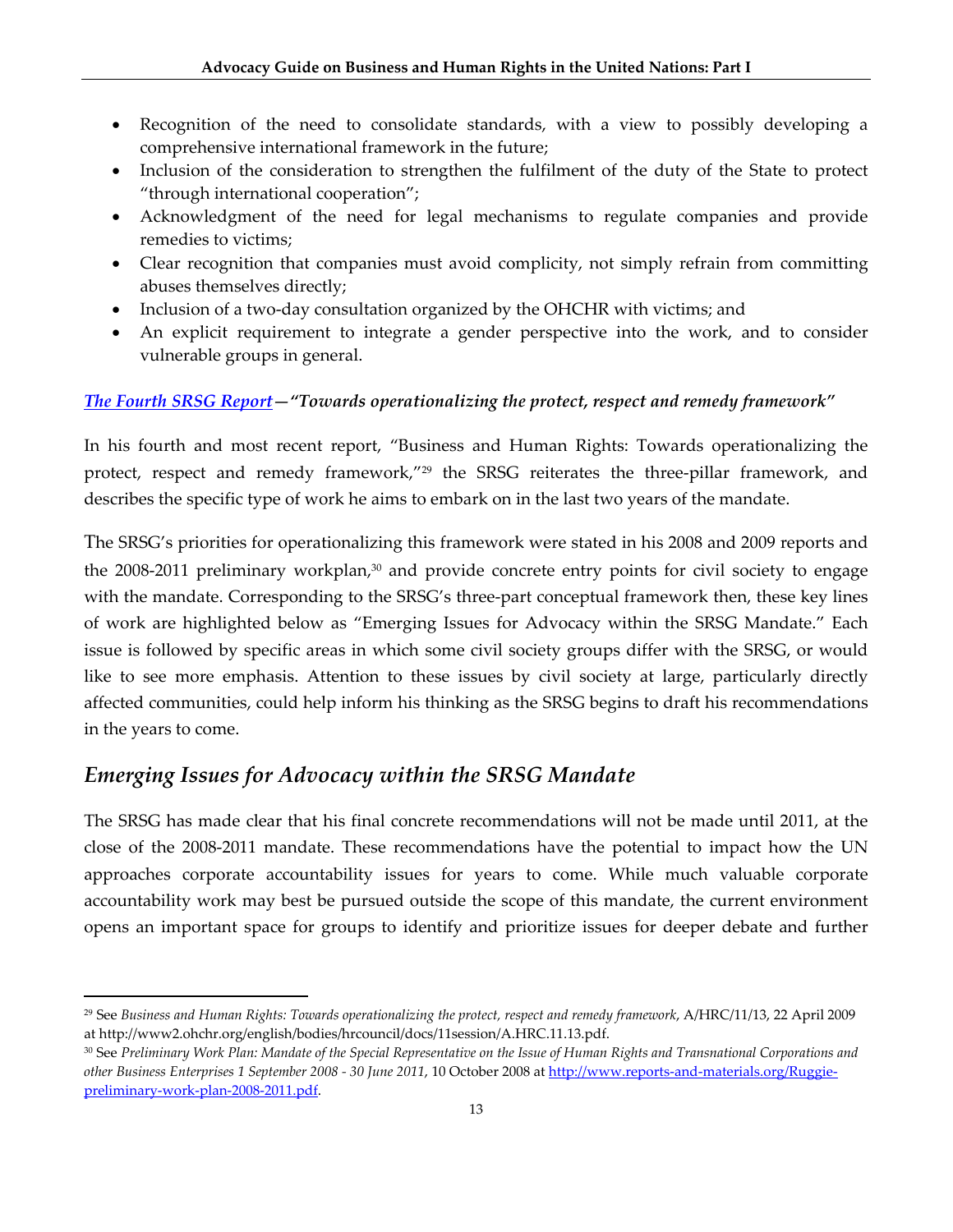action, offer suggestions where they think the SRSG's work could lead to meaningful results, and offer critiques where they are concerned by the direction the SRSG may be taking.

### *I. State Duty to Protect*

The SRSG in his 2008 report notes that fulfilling the duty to protect human rights against businessrelated abuses should be an urgent policy priority for governments, including through "foster[ing] a corporate culture respectful of human rights at home and abroad."31 The 2009 report reviews similar arguments, and reiterates the problem of legal and policy incoherence within governments nationally, and at the international level, describing two general types of incoherency. First, States often fail to adopt policies and regulations to implement their international human rights obligations, and, second, government and international agencies shaping business practices are unaware of their human rights obligations and operate in isolation from those other public agencies tasked with promoting and protecting these rights.32

There is no doubt that under international law, States have the duty to take measures to prevent, investigate, and punish human rights abuses, including those by private actors, and provide a means to redress harm for those adversely affected. Due to limited capacity or lack of political will, governments often fail in these regards – a fact that is widely recognized, particularly by civil society groups working at the local level. In many cases, States fail to protect as a result of considerable impediments inherent in today's global economy, in which governments are constrained from taking measures against companies which might put their international standing or national economies at a disadvantage. So, in terms of overall prioritization, civil society groups have argued for more focus on a stronger, clearer and more efficient regulatory framework and accountability infrastructure as necessary so as to place a positive duty on companies and their directors to respect human rights in the context of their activities. The extraterritorial and/or global dimensions of the State duty to protect are also argued to be an essential component to protecting against business-related abuse.

Under the State duty to protect, the SRSG has highlighted six sets of issues to prioritize in the coming years:

#### 1. Access to remedy

The obstacles groups face to bring claims against companies in national courts has been highlighted as particularly troublesome, and the SRSG has pointed out the need to learn more about obstacles and explore possible legal and policy tools. This area is addressed more in detail below under the section on "Access to Remedy."

#### 2. Host government agreements/Trade and investment treaties and bodies

<sup>31</sup> See *Protect, Respect and Remedy: A Framework for Business and Human Rights,* (para. 27)

<sup>32</sup> See *Business and human rights: Towards operationalizing the "protect, respect and remedy" framework*.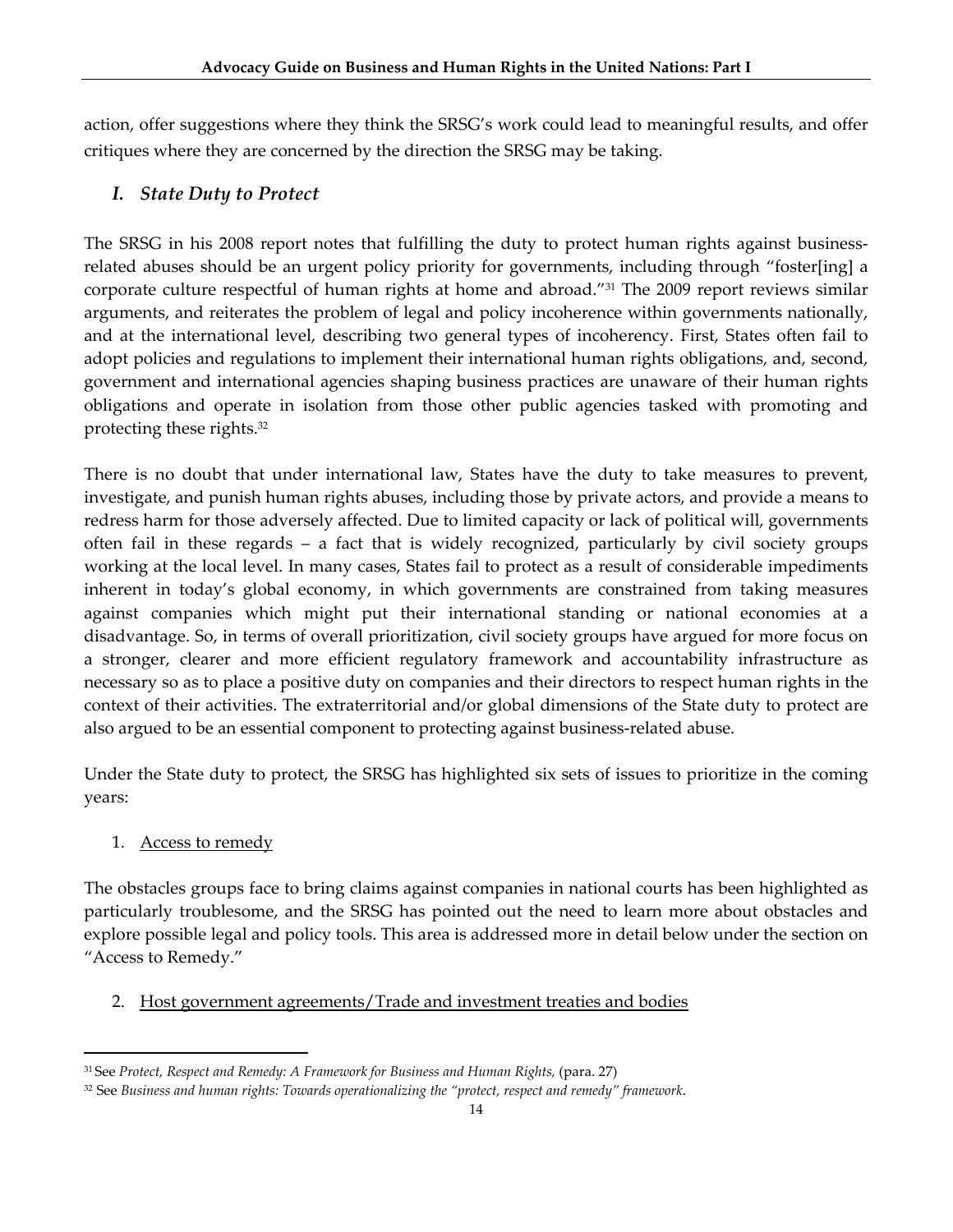The SRSG's recent report and public statements have helpfully echoed civil society concerns that certain trade and investment treaties between governments, and host government agreements made between companies and host governments, constrain the ability of host governments to adopt policies consistent with their human rights obligations, sometimes out of fear of being brought to international arbitration panels or facing other repercussions. The SRSG has pointed to the lack of transparency and public participation in the negotiations of these agreements, and in the different mechanisms used to enforce them, noting in particular the lack of negotiating power of many governments in the South. The SRSG has further stated that his team will explore model human rights clauses and contracts, as well as best practices in this area.

Nonetheless, the SRSG has not yet called for strong action, merely stating that "States, companies, the institutions supporting investments, and those designing arbitration procedures should work towards developing better means to balance investors' interests and the need of host States to discharge their human rights obligations."<sup>33</sup> Various organizations disagree that there should be a balance between human rights law and investor interests. Instead, many argue that, if any model agreement is drafted, the primacy of human rights law must be ensured when such agreements hinder a government's ability to protect its people against business abuses. Where there is conflict, groups suggest, human rights law, not trade or investment law, should be applied, or at the very least, investment law should be interpreted in a way consistent with the States' human rights obligations. Many groups also argue that arbitration panels such as the International Centre for the Settlement of Investment Disputes (ICSID) of the World Bank should not impede governments from protecting human rights, and the public must be permitted access to information about all agreements and the related enforcement bodies to allow governments and civil society—especially at the local level—to monitor developments within such arbitrations.

#### 3. Export credit and investment guarantee agencies

Export credit and investment guarantee agencies (ECAs) are generally public institutions which use public money to provide loans, guarantees, and insurance to companies operating abroad. ECAs have minimal transparency, accountability, and safeguards related to human rights, corruption, or the environment. Many ECA‐supported projects have been associated with significant human rights violations, including arbitrary arrest, use of paramilitary 'security' forces, forced resettlement, inadequate consultation and compensation, violations of the right to a healthy environment, loss of livelihood, and destruction of spiritual and cultural sites.<sup>34</sup> The SRSG has articulated similar views, stating that ECAs "should require clients to perform adequate due diligence on their potential human rights impacts. This would enable ECAs to flag up where serious human rights concerns would require greater oversight – and possibly indicate where State support should not proceed or continue."35

<sup>33</sup> See *Protect, Respect and Remedy: A Framework for Business and Human Rights,* (para. 38)

<sup>34</sup> See Can, O and Seck, S. prepared for ECA‐Watch, Halifax Initiative and ESCR‐Net, *The Legal Obligations with Respect to Human Rights and Export Credit Agencies*, July 2006 at http://www.halifaxinitiative.org/updir/ECAHRlegalFINAL.pdf; and Keenan, K., Halifax Initiative Coalition, *Export Credit Agencies and the International Law of Human Rights,* January 2008 at http://www.halifaxinitiative.org/updir/ECAs\_and\_HR\_law.pdf

<sup>35</sup> See *Protect, Respect and Remedy: A Framework for Business and Human Rights,* (para. 40)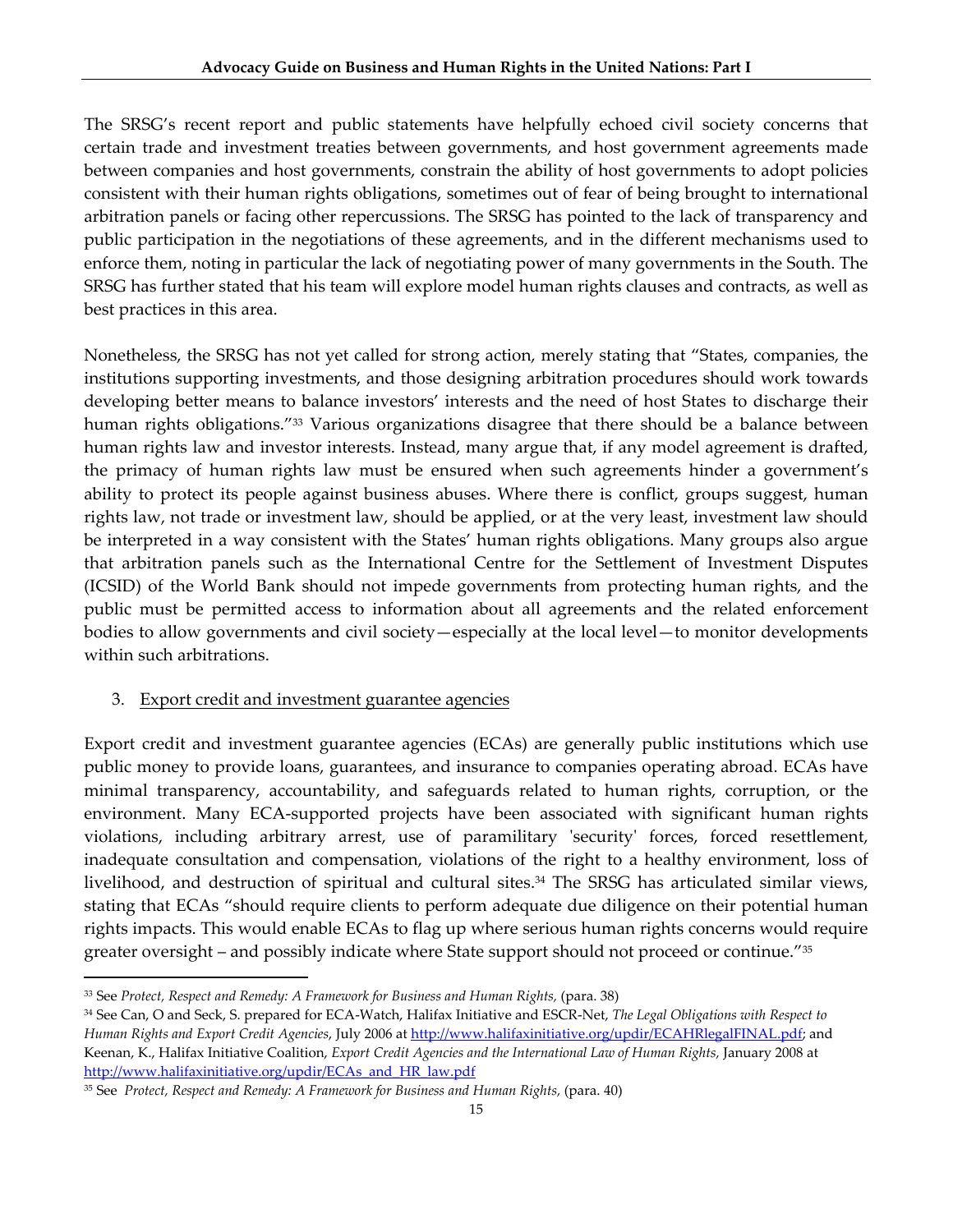Although precise recommendations by the SRSG have not yet been issued, many groups would like to see the SRSG suggesting a strong and human rights compliant set of guidelines for ECAs, substantially departing from the set of performance standards developed by the International Finance Corporation (IFC), the private financing wing of the World Bank, which the SRSG has described before as the most effective to date.

#### 4. International cooperation and extraterritorial obligations

In 2008, the Human Rights Council asked the SRSG to provide concrete recommendations on how to strengthen the State duty to protect against corporate abuse through "international cooperation," which can suggest some form of transnational, or extraterritorial nature of this duty.<sup>36</sup> The SRSG in his 2009 report interprets international cooperation to mean "awareness‐building, capacity‐building and joint problem‐solving," pointing in particular to the lack of understanding and use by governments of existing international bodies and programmes.

Indeed, there is much to explore and build knowledge about in this area. Yet, various organizations and individuals have pointed to the fact that the lack of use, and frailty, of existing international fora for building capacity and problem‐solving is in fact more a reflection of a failure of political will and uneven power relationships between States than of a shortage of awareness about them.

Furthermore, it is yet unclear in the SRSG's interpretation how international cooperation relates to specific duties under human rights treaties relating to the extraterritorial nature of the State duty to protect against wrongs committed overseas by their national companies. The SRSG has stated that under his reading of international human rights law, States are not required nor prohibited from exercising jurisdiction outside their borders to protect against business abuse. Civil society organizations have for years argued that there are strong legal and policy bases for the extension of extraterritorial jurisdiction of States to protect which do not infringe upon, but in many cases can strengthen the sovereignty of all States in limiting adverse interventions of business actors.37 Various civil society organizations continue then to urge the SRSG to recognize and develop the extraterritorial dimension of the obligation to protect in making recommendations regarding international

<sup>36</sup> See *HRC Resolution 8/7,* 18 June 2008 at 4(a).

<sup>37</sup> Some bases of the extraterritorial obligation can be found in De Schutter, O., *Extraterritorial Jurisdiction as a tool for improving the Human Rights Accountability of Transnational Corporations*, November 2006 at http://www.reports‐and‐materials.org/Olivier‐ de‐Schutter‐report‐for‐SRSG‐re‐extraterritorial‐jurisdiction‐Dec‐2006.pdf and a recent report by the ETO Consortium, made up of FIAN, Human Rights Watch, Habitat International Coalition, Misereor, ESCR‐Net and others, *Report of the 2nd Conference of the Consortium on Extraterritorial Statesʹ Obligations*, 2008 at http://www.fian.org/resources/documents/others/report‐of‐the‐2nd‐ conference-of-the-eto-consortium/pdf. Treaty bodies themselves are increasingly recognizing extraterritorial obligations in relation to the meaning of international cooperation under international law. See for example, GC 19 of the CESCR at para. 54: "States parties should extraterritorially protect the right to social security by preventing their own citizens and national entities from violating this right in other countries. Where States parties can take steps to influence third parties (non‐State actors) within their jurisdiction to respect the right, through legal or political means, such steps should be taken in accordance with the Charter of the United Nations and applicable international law."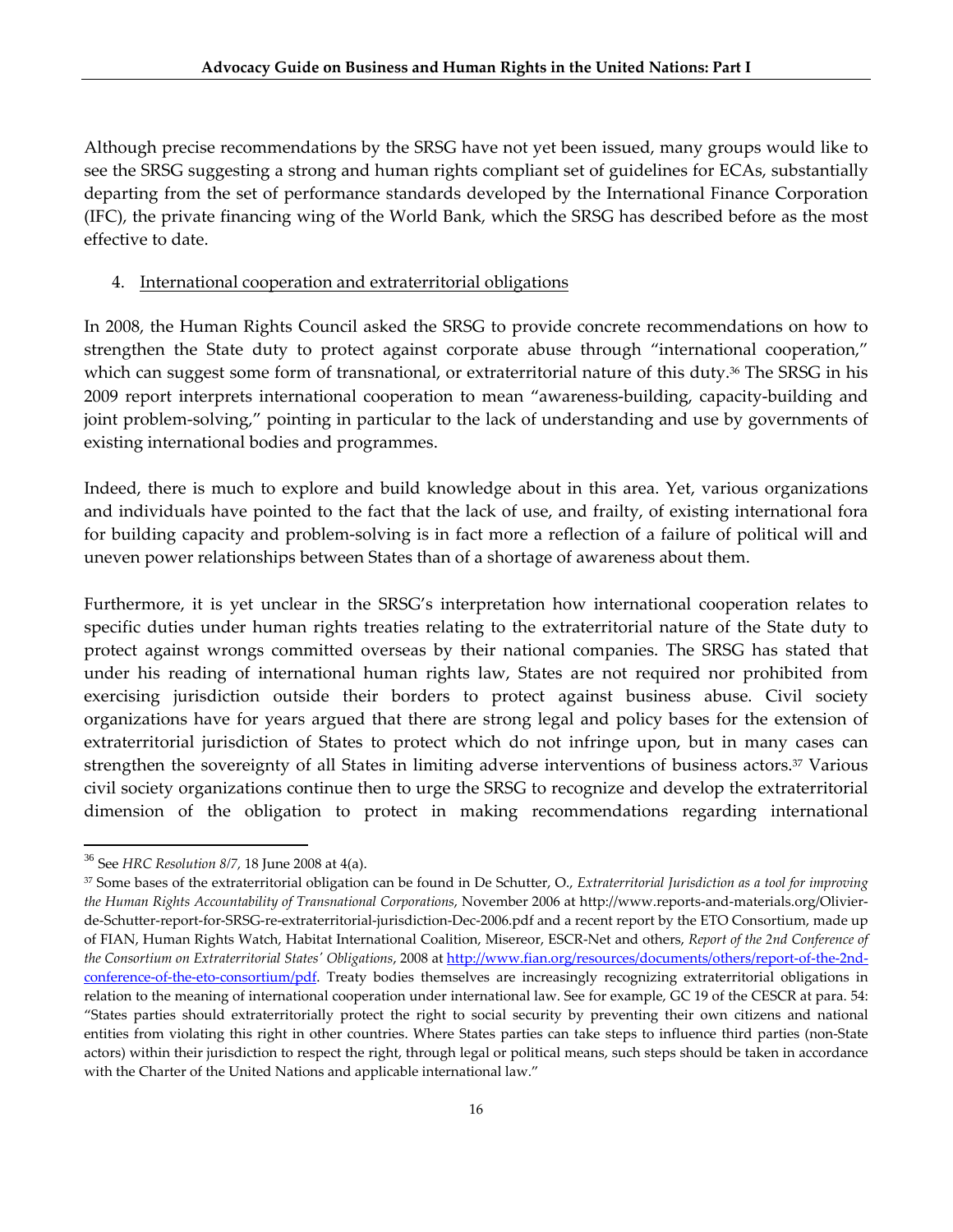cooperation, giving further support to the strengthening of national judicial and non‐judicial complaints procedures, particularly by home States in fulfilling their obligation to protect.

5. Corporate law

The potential of utilizing corporate law to instill a corporate respect for human rights is being studied by the SRSG and partner law firms, specifically focusing on how companies consider human rights in laws related to incorporation and corporate governance, and in related regulation and jurisprudence.

Many groups feel that there is enormous potential for corporate law to be used in a way that establishes clear obligations on corporate directors or managers to take into account human rights impacts of their businesses as part of their duties. Some also believe that corporate law should be used to establish clear and mandatory duties to periodically and publicly report on the companies' social and environmental performance. Several initiatives have begun, but have not yet garnered enough political support. This work is in an incipient phase, and deserves attention moving ahead. In particular, the publication and dissemination of studies and initiatives in this area would be greatly welcomed by civil society. The SRSG's work could be equally useful if it were able to develop clear suggestions on ways to use the body of corporate law to support human rights and accountability for companies and companies' directors.

#### 6. Business in conflict zones

The SRSG is also dedicating efforts to studying the role of business activity in conflict areas, seeing his role in providing guidance for companies and governments on how to prevent negative impacts. The Human Rights Council has explicitly requested the SRSG to visit the Democratic Republic of the Congo. Many believe that this visit and report thereof could greatly benefit the understanding of the economic factors that make possible and perpetuate the conflict, but little is known however about the specific approach he will take.

Civil society organizations for their part think that the following core issue under the State duty to protect should also be prioritized by the SRSG:

#### 7. Human rights and international financial institutions

While ECAs have been given much attention by the SRSG for their role in financially and politically supporting projects with disastrous human rights impacts, the equally troubling role of international financial institutions (IFIs), such as the World Bank or other regional multilateral development banks has not been mentioned. Considering the enormous financial and political leverage such institutions have on business projects, individual companies and social safeguard standards worldwide, organizations have called on the SRSG to take this area more seriously. Organizations argue that the States which make up and control these IFIs remain bound by their human rights obligations when acting within such institutions. At a minimum, then, these States thus cannot shield themselves from their duty to respect, protect and fulfil human rights when acting within IFIs.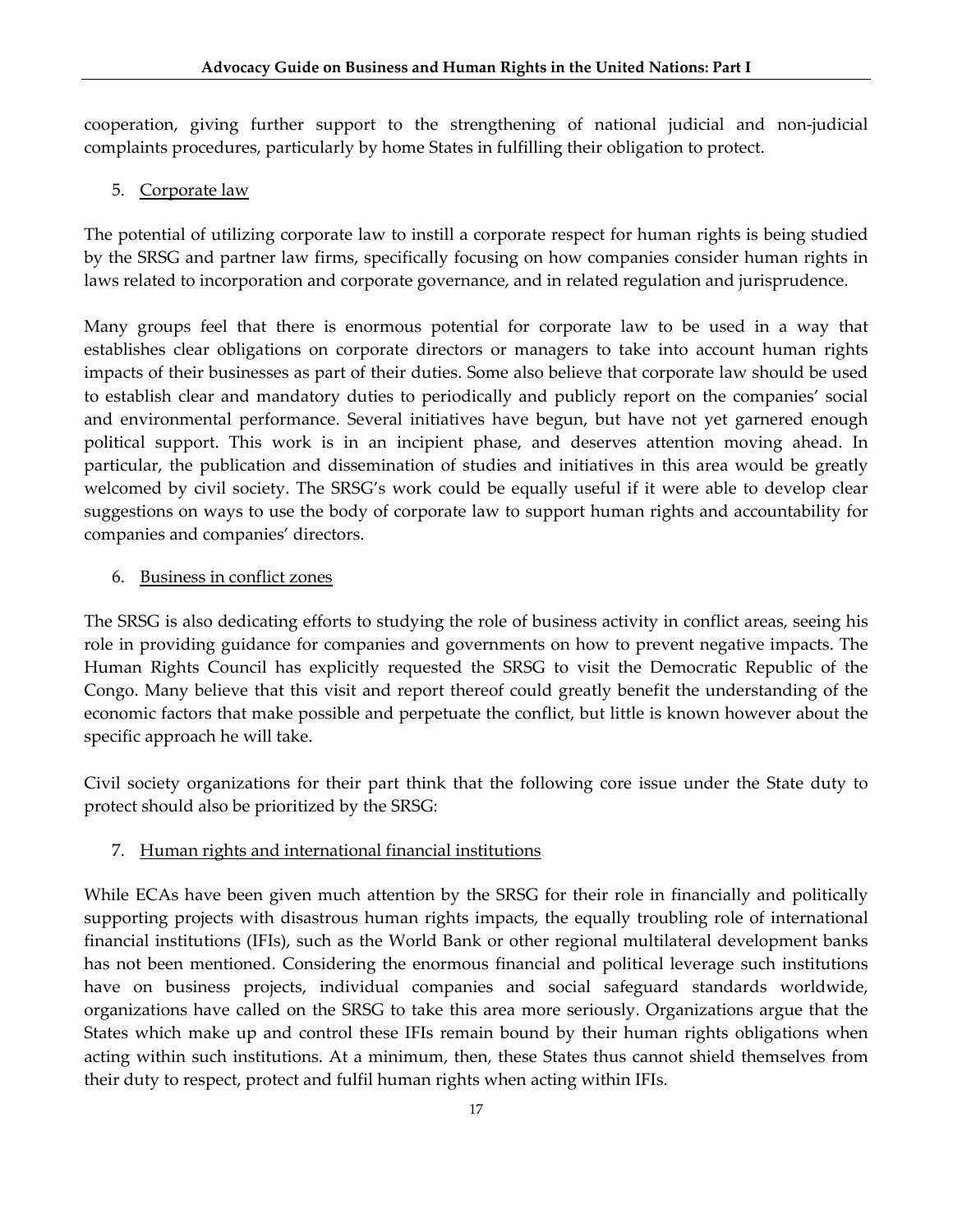#### *II. Corporate Responsibility to Respect*

In ensuring greater responsibility to human rights by companies, the SRSG stresses that the baseline expectation is that companies respect, or "do no harm" to human rights. Doing no harm, according to the SRSG, requires positive steps by companies, banks or other project financiers to conduct "due diligence" measures to become aware of, prevent and address human rights abuses. The SRSG argues in his 2008 and 2009 report that due diligence requires a company to adopt and integrate a human rights policy throughout its operations, carry out human rights impact assessments, and monitor compliance with its policy. He goes on to support a long-standing civil society argument that business actors may have more extensive human rights responsibilities, such as to protect or fulfil human rights, in specific instances when they carry out public functions.<sup>38</sup>

As mentioned above, the SRSG defines this company responsibility as based on evolving social expectations. Yet, UN bodies and others have earlier stated that this responsibility is derived from the Universal Declaration on Human Rights and existing international law.<sup>39</sup> The SRSG's formulation may be intended as a pragmatic approach to bypass debates over the emergence, evolution and applicability of human rights principles, but it deemphasizes the relevance of human rights instruments, some groups argue, and thus could potentially lead to a weakening of the recognition and applicability of business responsibilities.

It has been argued that "due diligence" standards—while potentially unearthing valuable information—are not sufficient in the absence of effective deterrents, especially laws, judicial bodies and other accountability mechanisms which clearly prohibit and punish gross misconduct. Without independent mechanisms to monitor compliance with human rights standards, companies will naturally continue, many argue, to act according to their own profit‐seeking interests when carrying out due diligence. The objective value and impartiality of human rights impact assessments—especially

http://www.unglobalcompact.org/AboutTheGC/TheTenPrinciples/index.html

<sup>&</sup>lt;sup>38</sup> While the definition of a public function depends somewhat on the context and is not established globally, examples of private actors carrying out public functions include private security companies, privately‐administered prisons, private management of water, sewage, electric and other public utilities. This argument that business actors may have more extensive human rights duties is based partly on article 5 of the International Law Commission's Draft Articles on Responsibility of States for Internationally Wrongful Acts, which states that "[T]he conduct of a person or entity which is not an organ of the State under article 4 but which is empowered by the law of that State to exercise elements of the governmental authority shall be considered an act of the State under international law, provided the person or entity is acting in that capacity in the particular instance".

<sup>&</sup>lt;sup>39</sup> This interpretation that businesses' responsibility for human rights emanates from the UDHR has been widely endorsed. To cite some examples: The ILO Declaration mentioned above clearly states that "[a]ll the parties concerned by this Declaration [which includes business]…should respect the Universal Declaration of Human Rights and the corresponding International Covenants [among other instruments]." The OHCHR states that "[B]usiness, like all actors in society, has to operate in a responsible manner, including through respecting human rights. This can be drawn from the Universal Declaration of Human Rights," see E/CN.4/2005/91. The commentary to the OECD Guidelines references the UDHR as being "of particular relevance" at http://www.olis.oecd.org/olis/2000doc.nsf/LinkTo/daffe-ime-wpg%282000%2915-final. The Global Compact says its human rights principles for business are "derived from" the UDHR at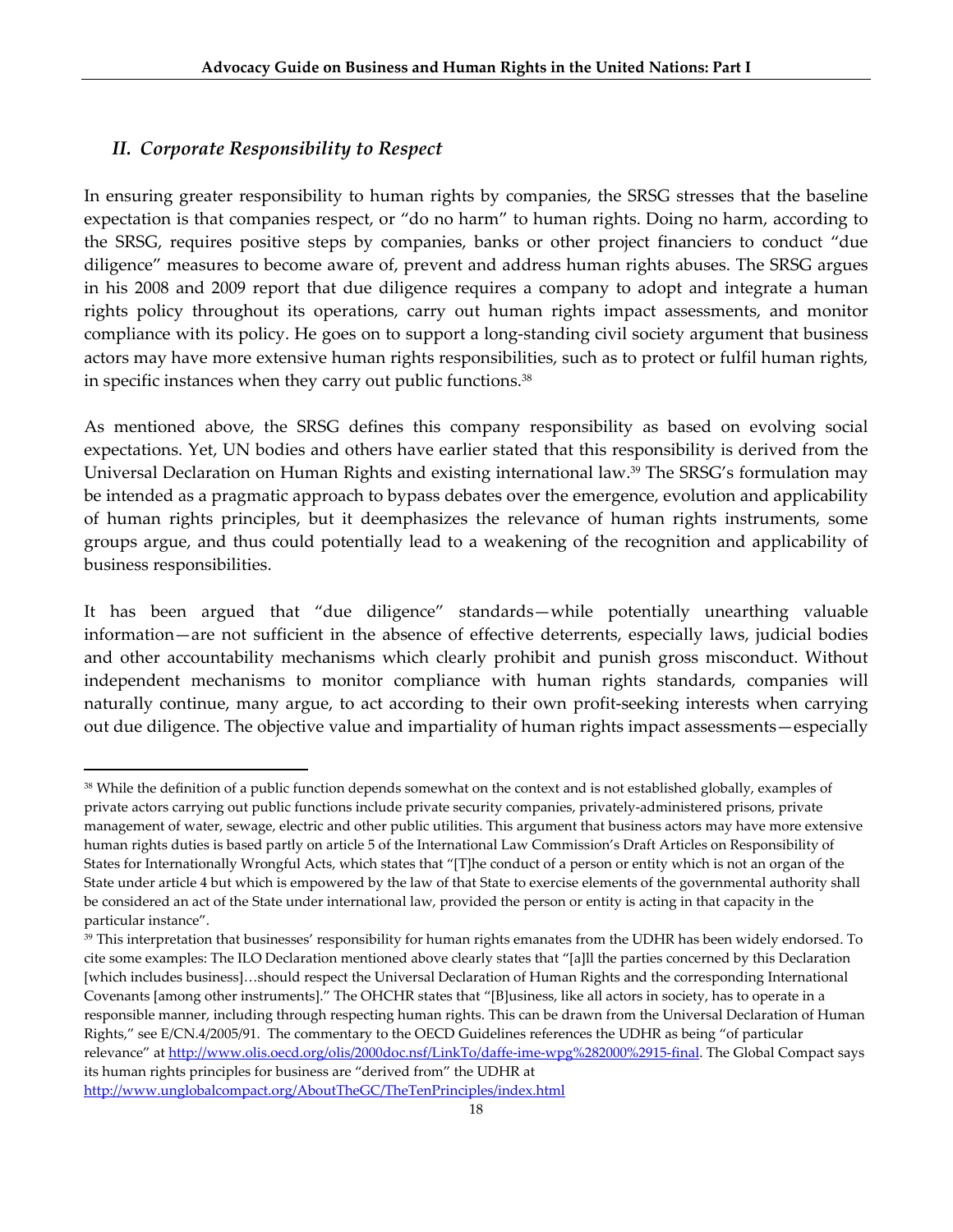if conducted on the basis of confidentiality by companies themselves or their own hired consultants, and if merely feeding into pre‐determined outcomes—is also an ongoing debate.

#### 1. Guiding principles on the corporate responsibility to respect

Asked to provide concrete guidance to companies, the SRSG has proposed to develop a set of guiding principles, or guidelines, on the corporate responsibility to respect and related accountability measures, which will likely incorporate his recommendations on the scope and nature of the corporate "due diligence" standard.40

The specific content of these guidelines has not yet been developed. A set of guidelines on business responsibilities could be useful for many civil society groups, so long as they complement, and not seek to replace, a set of global standards based upon international law. Guidelines on the company responsibility to respect alone, many fear, would offer little or no accountability for the worst offenders, or remedy for affected groups. While identifying "good practices" in this area could be helpful, the SRSG could also assist in clarifying what action should be taken if companies fail to exercise their due diligence requirements in the worst of cases.

#### *III. Access to Remedy*

In his 2008 report, the SRSG states that the "patchwork of mechanisms" which exists today to ensure that people and communities affected by business‐related abuses access remedies to address the wrongs done is "incomplete and flawed."41 In his 2009 report, he reiterates the State duty to "investigate, punish and redress" such abuses "within their territory and/or jurisdiction," and focuses on the interplay between judicial and non-judicial mechanisms of remedy.<sup>42</sup> The SRSG's team has also begun consulting on the development of a more detailed workplan on access to remedy.

After years advocating for stronger mechanisms for victims to seek justice, civil society groups have expressed appreciation for the attention the SRSG pays to this dimension, and for addressing the legal obligation of States in this complex area.

#### 1. The scope of the right to an effective remedy

Yet, in his work to date he has distinguished the State obligation to provide access to remedy on the one hand, from the right of affected people to remedy on the other. Furthermore, the SRSG argues that it is "unclear how far the individual right to remedy extends to non‐State abuses." <sup>43</sup> Basing his

<sup>40</sup> See Preliminary Work Plan: Mandate of the Special Representative on the Issue of Human Rights and Transnational Corporations and *other Business Enterprises 1 September 2008 ‐ 30 June 2011.*

<sup>41</sup> See *Protect, Respect and Remedy: A Framework for Business and Human Rights,* para. 87.

<sup>42</sup> See *Business and human rights: Towards operationalizing the "protect, respect and remedy" framework*, para. 87

<sup>&</sup>lt;sup>43</sup> See Report of the Special Representative of the Secretary-General on the issue of human rights and transnational corporations and other *business enterprises*, A/HRC/11/13/Add.1, 15 May 2009 at http://www.business‐humanrights.org/Documents/RuggieHRC2009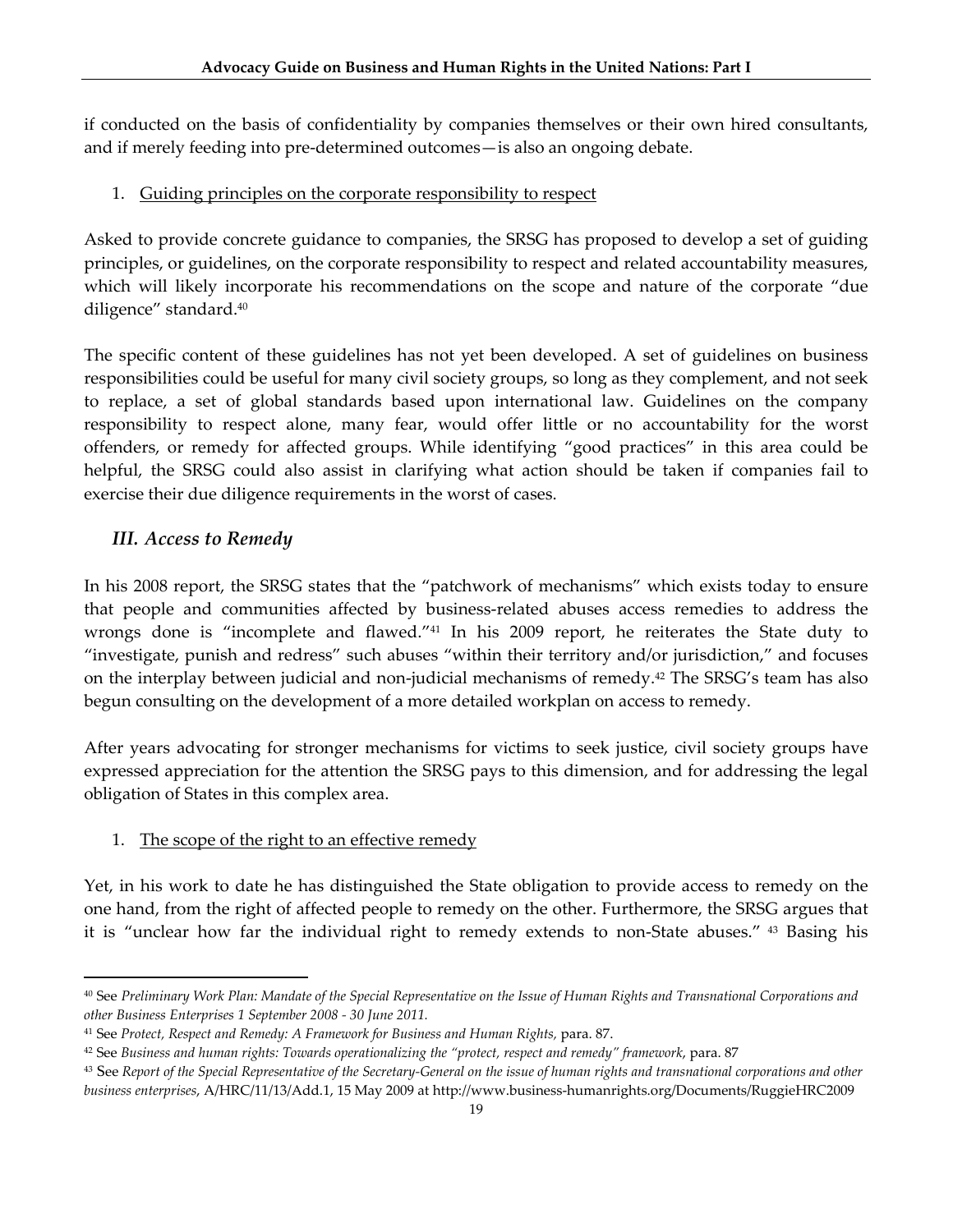assessment on the 2005 United Nations Basic Principles and Guidelines on the Right to a Remedy and Reparations for Victims of Gross Violations of International Human Rights Law and Serious Violations of International Humanitarian Law, the SRSG implies that substantial limitations exist in the scope of the right to remedy such that they only apply to gross abuses, such as war crimes, crimes against humanity and slavery.

Yet, based on a number of different sources, general international law requires States to provide an effective remedy for any person who alleges a violation of human rights (gross violation or otherwise).<sup>44</sup> The obligation to provide access to a remedy is not distinct from the individual right to a remedy in the treaties, but it is part and parcel of the obligations arising under them. The Basic Principles referred to did not in any way intend to limit the right to remedy to certain violations, but to give this right more substance in relation to a certain set of rights.

In any event, the State obligation and the victims' right are two sides of the same coin, and the distinction the SRSG makes between the two does not provide a suitable explanation *per se* of the serious limitation suggested. Rights will not be protected if there is no effective remedy available when they are violated. The majority of the international human rights treaties the SRSG cites provide for an individual right to an effective remedy, irrespective of who commits the abuse. It is the obligation of the State to provide for such a right. Furthermore, the UN Basic Principles referred to, as soft law, cannot place a limitation—and certainly not such an important one—where the major international human rights treaties do not.

#### 2. Obstacles to accessing judicial remedy

The SRSG has begun exploring ways to overcome the legal and practical obstacles to accessing judicial remedy at the national level, flagging a number of these barriers in his 2009 report. By insisting on the importance of strengthening national judicial remedies, he concurs with the Corporate Accountability Working Croup's Collective Report on Business and Human Rights,<sup>45</sup> which argues that States must

<sup>44</sup> See, for example, Human Rights Committee General Comment 31, para. 8: "[t]he positive obligations on States Parties to ensure Covenant rights will only be fully discharged if individuals are protected by the State, not just against violations of Covenant rights by its agents, but also against acts committed by private persons or entities that would impair the enjoyment of Covenant rights in so far as they are amenable to application between private persons or entities. There may be circumstances in which a failure to ensure Covenant rights as required by article 2 would give rise to violations by States Parties of those rights, as a result of States Parties' permitting or failing to take appropriate measures or to exercise due diligence to prevent, punish, investigate or redress the harm caused by such acts by private persons or entities. States are reminded of the interrelationship between the positive obligations imposed under article 2 and the need to provide effective remedies in the event of breach under article 2, paragraph 3." The Committee also noted that "Without reparation to individuals whose Covenant rights have been violated, the obligation to provide an effective remedy, ... is not discharged." (para. 16). The Committee draws no distinction on whether the rights have been violated by a private or a State actor. <sup>45</sup> In its *Collective Report on Business and Human Rights*, the Working Group found a number of obstacles to the right of victims to access justice at the national level, leaving domestic systems of justice susceptible to pressure by those very companies whose actions they are meant to judge. For instance, States fail to respect this right due to lack of institutional capacity, lack of political will, corruption, lack of an independent judiciary, and company complicity in human rights violations. Companies, for their part, were found to directly or indirectly obstruct the ability of victims to seek effective remedies for harms suffered through their: influence over domestic judicial proceedings; intimidation and prosecution of claimants; refusal to respect and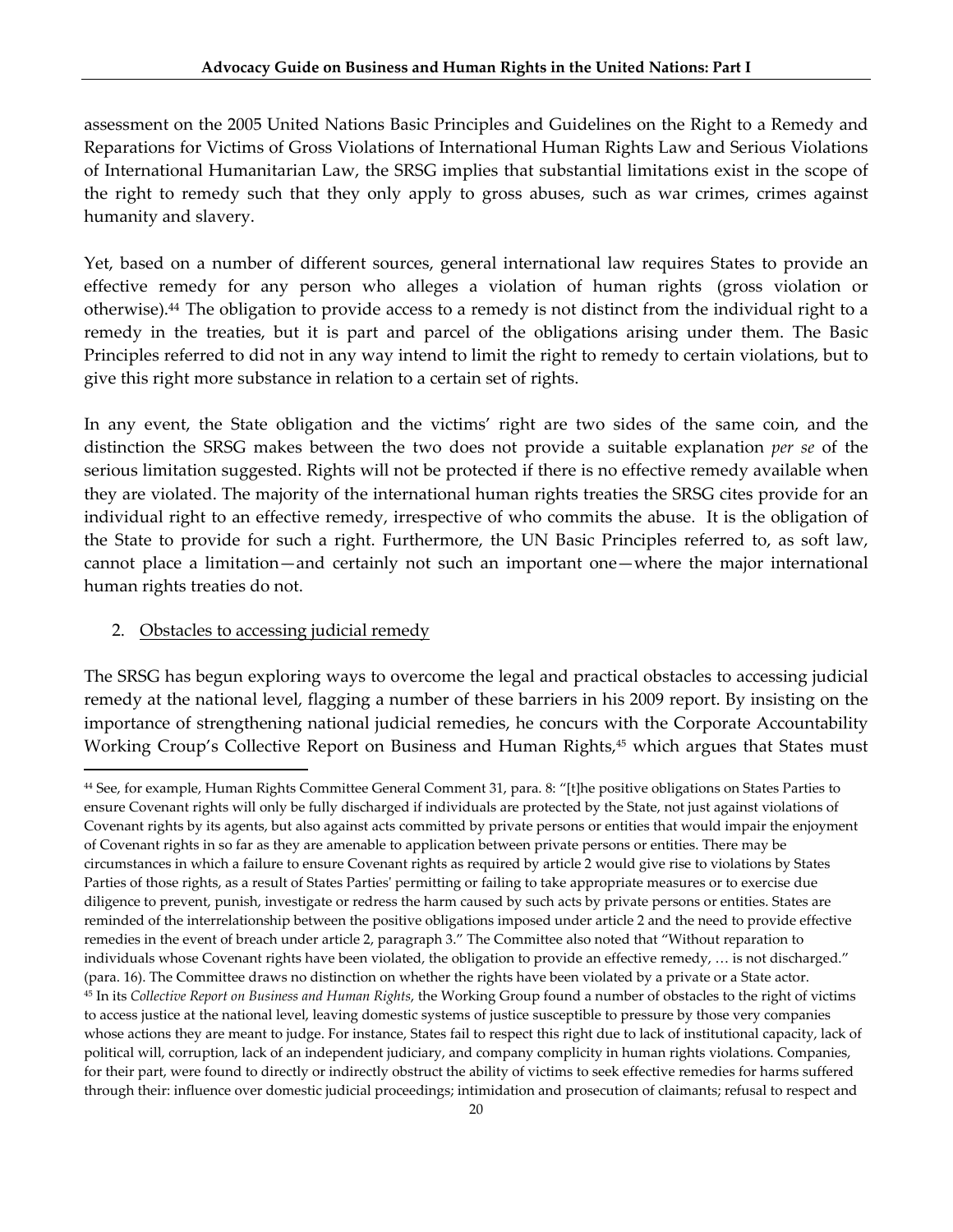put in place more robust mechanisms to give effect to their courts' judicial orders and judgments, for example to ensure that corporations compensate victims.

Approaches at the domestic level are crucial indeed to fortifying access to justice and judicial protections. Yet, given the clear lack of political will and capacity on the part of many States, as well as financial and political constraints, they are alone insufficient, many groups would argue.

The SRSG has not yet made final recommendations on the need for, or the nature of, a transnational or global mechanism to give effect to the right to an effective remedy when claims are frustrated in domestic courts or other grievance mechanisms. So far, the SRSG has taken note of four proposals in his 2009 report: a clearing-house to guide victims to an appropriate existing mechanism; a capacitybuilding body to assist parties in the use of existing mechanisms; an "expert" body to analyze outcomes; and a global grievance mechanism for when other national or international grievance mechanisms fail. Regarding the latter, the SRSG sees an adjudicative body as infeasible, and seems more convinced at this time of the usefulness of a mediation and technical assistance body.

There remains a strong need, however, to provide clear, rule-based recommendations on how to give teeth to redress and accountability mechanisms at the international level to guarantee that individuals and communities have a genuine opportunity to defend their rights when turned away from justice at home. Besides bringing those responsible to account, a protection mechanism at the global level based on the rule of law and accountability for wrongs done, of course, would also serve to deter potential wrongdoers, reassert social values and ultimately reaffirm the rights violated.

#### 3. Accessing non-judicial grievance mechanisms

To date, the SRSG has placed emphasis on improving non‐judicial grievance mechanisms for seeking justice, which he has suggested can be accomplished either by strengthening what exists (for example, revising the mechanism set up by the OECD Guidelines on Multinational Companies), or by creating new institutions. Alternative dispute resolutions or other grievance mechanisms at the company level are stressed in particular. The SRSG has pointed to six key elements of effective grievance mechanisms at the company, national and international levels: they must be legitimate, accessible, equitable, human rights‐compatible, transparent, and predictable in terms of their processes. To date, the SRSG has focused concretely on enhancing information about existing non‐judicial mechanisms by building a website, Business and Society Exploring Solutions<sup>46</sup> (BASES). Supported by the International Bar Association and the International Financial Corporation of the World Bank, it aims to share information

<u> 1989 - Johann Stoff, amerikansk politiker (d. 1989)</u>

abide by domestic judgments; refusal to provide compensation and by undermining the right to effective remedy through negotiation of special host government agreements. Other national level obstacles pointed out include: inequality of power between corporations and victims; prohibitive legal costs; lack of standing; long delay of proceedings; the high burden of proof and causality placed on victims; "corporate veil" which shields parent companies for liability for activities of their subsidiaries. See also The International Council on Human Rights, *Beyond Voluntarism: human rights and the developing international legal obligations of companies*, February 2002, pp. 77‐82 at http://www.reliefweb.int/rw/lib.nsf/db900sid/ASIN‐ 7DBQ7F/\$file/ICHRP\_Beyond%20Voluntarism.pdf?openelement.

<sup>&</sup>lt;sup>46</sup> See the Business and Society Exploring Solutions website at http://baseswiki.org/En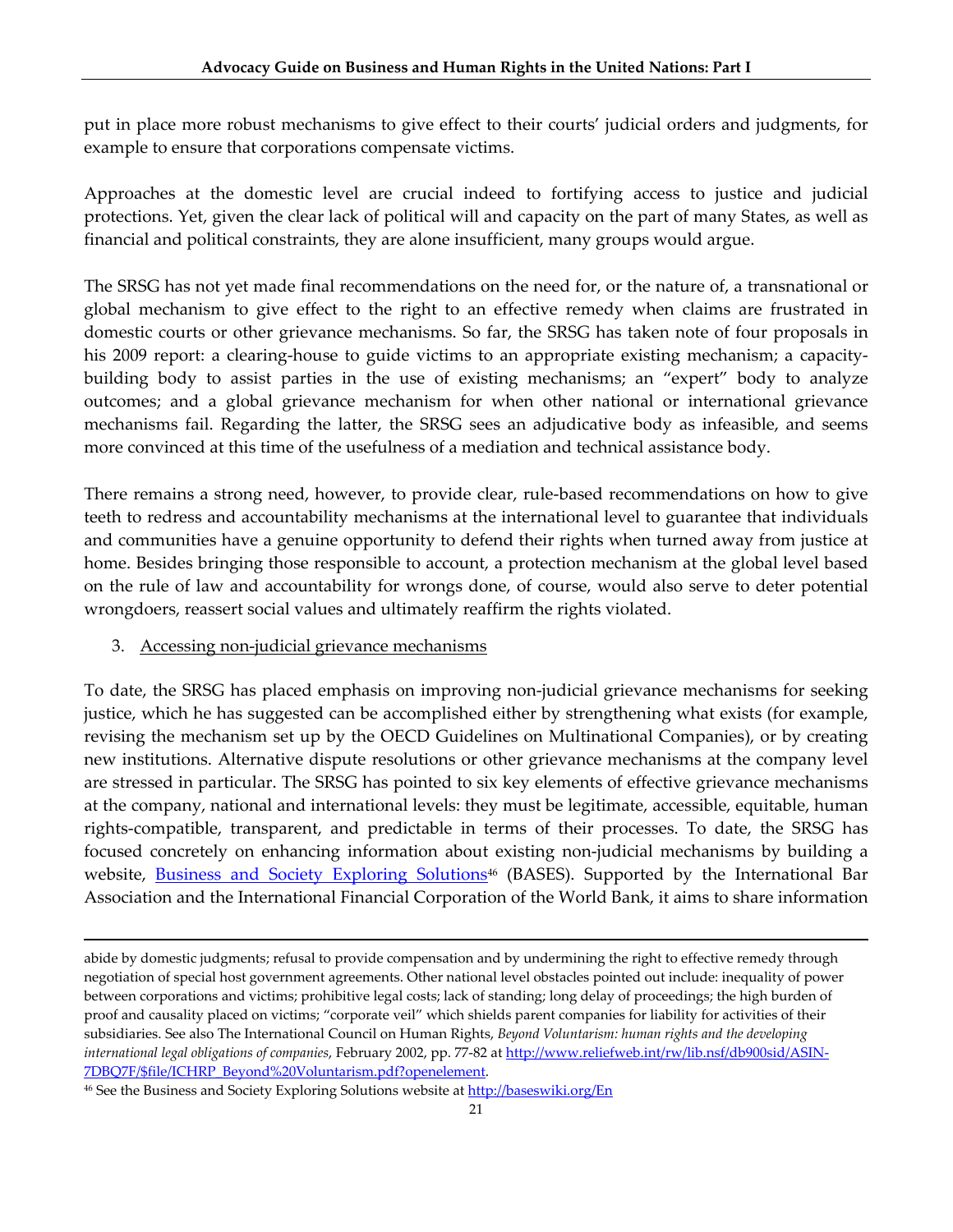amongst stakeholders about such mechanisms.

Civil society groups have previously pointed to the overwhelming power imbalances between companies and affected communities as one serious complicating factor in these non‐judicial grievance mechanisms, especially at the company level. In theory, formulas might be imagined to ensure impartiality and equality between those affected and those business or governmental actors responsible. Yet, on the ground, these sort of non-judicial grievance mechanisms have been prone to interference and manipulation by the most powerful.

#### *Gender perspective and attention to vulnerable groups*

The SRSG's 2008 mandate explicitly requests the incorporation of a gender perspective, as well as particular attention to vulnerable groups. This area merits close attention as discussions progress within the mandate.

#### *Participation of affected communities and other local‐level organizations*

The SRSG over the past years has organized a large number of consultations, seeking advice and feed‐ in from various stakeholders. The great majority of these consultations have been "expert consultations" with academics, NGOs and business leaders based largely in the North. Five regional consultations have been held in the four years of the mandate in which those challenging businessrelated abuses at the community and national level were able—within the limits of the format and agenda of the meetings—to present their issues and insights. The SRSG has participated in a side‐event led by leaders of affected communities at the UN, for example, and has begun reaching out to the UN Permanent Forum on Indigenous Issues. However, the SRSG's direct contact with affected communities, workers and individuales has been limited. This concern has endured throughout the life of his mandate, again articulated in recent civil society declarations arising from recent consultations, first in India and, more forcefully, in Argentina, in which participants proposed that the mandate in its final years establish a formal and systematic consultation mechanism with affected persons and communities. <sup>47</sup> The SRSG responded negatively to this proposal.48

In this context, ESCR‐Net's Corporate Accountability Working Group and others from civil society continue to fight hard to ensure participation of grassroots and directly affected communities and organizations working at the local level so that greater visibility is given to those whose rights are negatively affected by business, so as to guarantee a thorough analysis of the problem, identify meaningful solutions looking forward, and strengthen efforts on the ground to hold companies

<sup>&</sup>lt;sup>47</sup> See both (i) in India, Submission to the UN Special Representative of the Secretary-General from the Civil Society Groups across Asia, New Delhi, India, 5-6 Feb 2009 at http://www.reports-and-materials.org/Asian-NGOs-submission-to-Ruggie-2009.pdf and (ii) in Argentina, *Statement of Non Governmental Organizations and Organizations Representing Affected Communities by Enterprises*, Buenos Aires, Argentina, May 14 and 15 2009 at http://www.business-humanrights.org/Documents/NGO-statement-after-John‐Ruggie‐Buenos‐Aires‐consultation‐May‐2009.doc

<sup>48</sup> See the SRSG's response to the 2009 Latin American statement at http://www.reports-and-materials.org/Ruggie-response-to-Buenos‐Aires‐NGO‐statement‐11‐Jun‐2009.pdf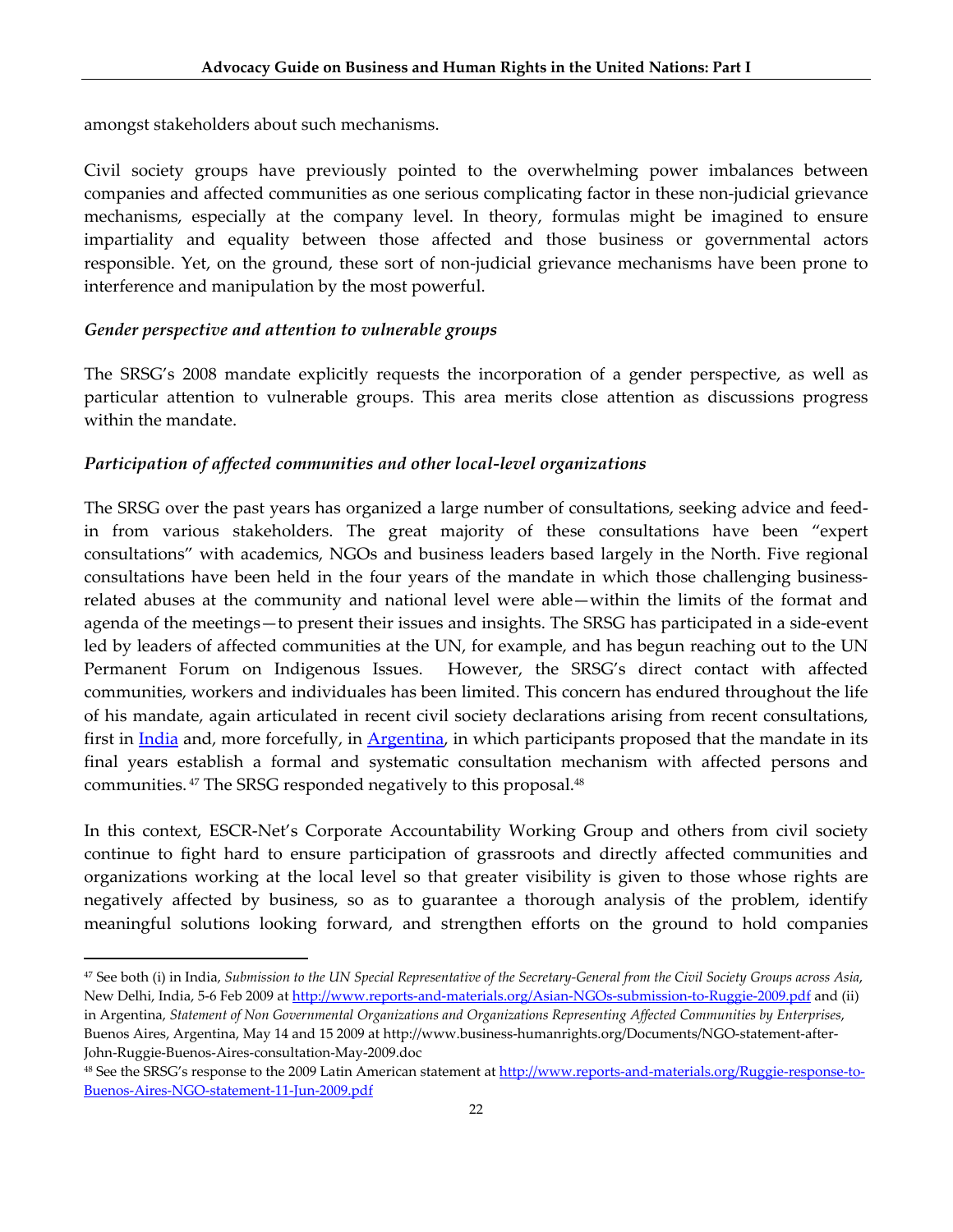accountable for their human rights harms.

## *Towards International Standards on Business and Human Rights*

ESCR‐Net's Corporate Accountability Working Group is dedicated to continuing its efforts to spread awareness about the scope and nature of business-related abuse of human rights, to support local human rights defenders challenging these abuses, and to build documentation, research, monitoring and advocacy capacity amongst civil society through mutual‐learning and the production of relevant information and resources.

The Working Group and various human rights organizations also continue to keep open the possibility to move toward an inter-governmental process for the adoption of global standards on business and human rights.<sup>49</sup> If necessary and conditions are appropriate, this could begin through an intergovernmental process to negotiate and adopt an international declaration on business and human rights, or other similar instrument, which would help lay the conceptual and political groundwork for the future development of binding international law. In so doing, such a common, global standard ultimately enforceable—would serve as an anchor for the establishment of meaningful mechanisms for redress and accountability so needed by the communities and grassroots groups on the ground who continue to confront business involvement in human rights abuses.

<sup>49</sup> For more information, see the Corporate Accountability Working Group's *Collective Report on Business and Human Rights* and its *Campaign for International Corporate Accountability* at http://www.escr-net.org/actions/actions\_show.htm?doc\_id=430908